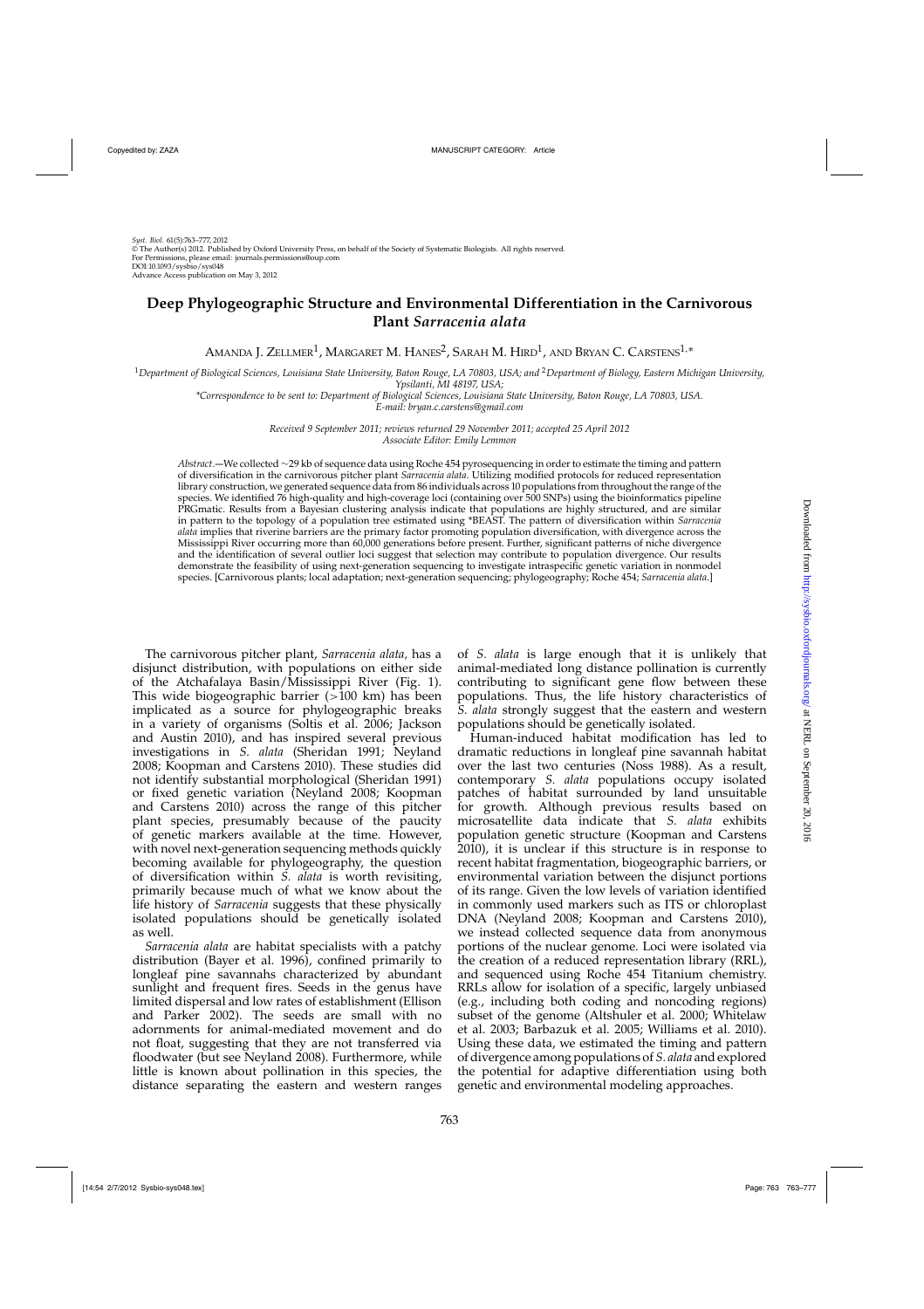

FIGURE 1. Distribution map of *Sarracenia alata* in the southern US. Dashed lines show the approximate range of the species. Western sampling localities from this study are marked with filled circles and include the following populations: Sundew (S), Pitcher Trail (P), Bouton Lake (B), Cooter's Bog (C), and Kisatchie (K). Eastern populations are marked with open circles and include the following populations: Abita Springs (A), Talisheek (T), Lake Ramsey (L), Franklin Creek (F), and DeSoto (D). Minor rivers (light grey) and major rivers and water bodies (dark gray and thick black lines) are shown.

#### **METHODS**

## *Field Collections and DNA Extraction*

Tissue from 89 *S. alata* leaves was collected from 10 populations across the range of the species (Fig. 1; online Table S1, available from Dryad data repository; doi:10.5061/dryad.hk25q4d6). An entire leaf was removed from the plant, all fluid from the pitcher was immediately drained, and the leaf was immediately placed in silica gel in the field. To avoid sequencing a large proportion of repetitive, plastid DNA, we removed plastid DNA by following a nuclear DNA extraction protocol, modified to allow for small-scale extractions from dried leaf material (Rabinowicz et al. 1999). Between 0.3 and 0.8 g of dried tissue was ground in liquid  $N_2$  and homogenized with a handheld tissue homogenizer. Cetyl trimethylammonium bromide incubation was performed for 45 min on an orbital shaker. Isopropanol precipitation was conducted overnight. DNA was quantified on an ND 1000 Spectrophotometer (NanoDrop, Wilmington, DE, USA).

#### *RRL Construction*

A modified AFLP protocol (Vos et al. 1995) was performed in four steps following the protocol of Gompert et al. (2010; all enzymes from New England Biolabs unless otherwise noted): (i) digestion and ligation: 250 ng DNA was digested and adaptors were ligated to the digested DNA in an 11  $\mu$ L reaction containing T4 Ligase buffer, NaCl, 5U EcoRI, 5U

MseI, 10  $\mu$ M EcoR1 adaptor, 10  $\mu$ M MseI adaptor, 1 mg/mL BSA, and 0.5U T4 ligase for 2 h at 37◦C (see Vos et al. 1995 for adaptor sequence). (ii) Preamplification: a 20  $\mu$ L PCR was performed with 10 μL of a 10-fold dilution of ligation product, 2 μL of 25 mM MgCl<sub>2</sub>, 2  $\mu$ L of 5X Phusion buffer, 0.4  $\mu$ L of 10  $\mu$ M dNTPs, 0.06  $\mu$ L of 100  $\mu$ M each adaptorspecific primer (EcoR1: 5' GACTGCGTACCAATTC; MseI:  $5^{\prime}$  GATGAGTCCTGAGTAA), and 0.08  $\mu$ L of 5 U/ $\mu$ L Phusion High Fidelity DNA Polymerase (Phusion products: Finnzymes Woburn, MA, USA). The conditions of the PCR program were: 98◦C for 2 min, 20 cycles of: 98◦C for 15 s, 56◦C for 30 s, and 72<sup>°</sup>C for 30 s, with a final extension cycle at 72<sup>°</sup>C for 10 min. (iii) Size selection: all PCR product was separated by size on a 1.5% SeaKem gel (Lonza Rockland, ME, USA). A band was cut at 450–600 bp, purified using the Qiagen gel extraction kit (Valencia, CA, USA) and eluted with a final volume of 50  $\mu$ L H<sub>2</sub>O. (iv) Selective amplification: a selective amplification step was completed to add the 454 A and B priming sequences and the 10-bp MID barcodes (Roche) to each sample and to reduce the portion of the genome to be amplified and sequenced. Barcodes identify individuals and prevent the opportunity that substitution error would cause incorrect sample assignment (Hamady et al. 2008). All barcodes differed by at least two bases from any other barcode. We evaluated the effectiveness of one vs. two selective base pairs, where additional selective base pairs are expected to further reduce the portion of the genome to be sequenced and thus result in higher coverage per locus. The primers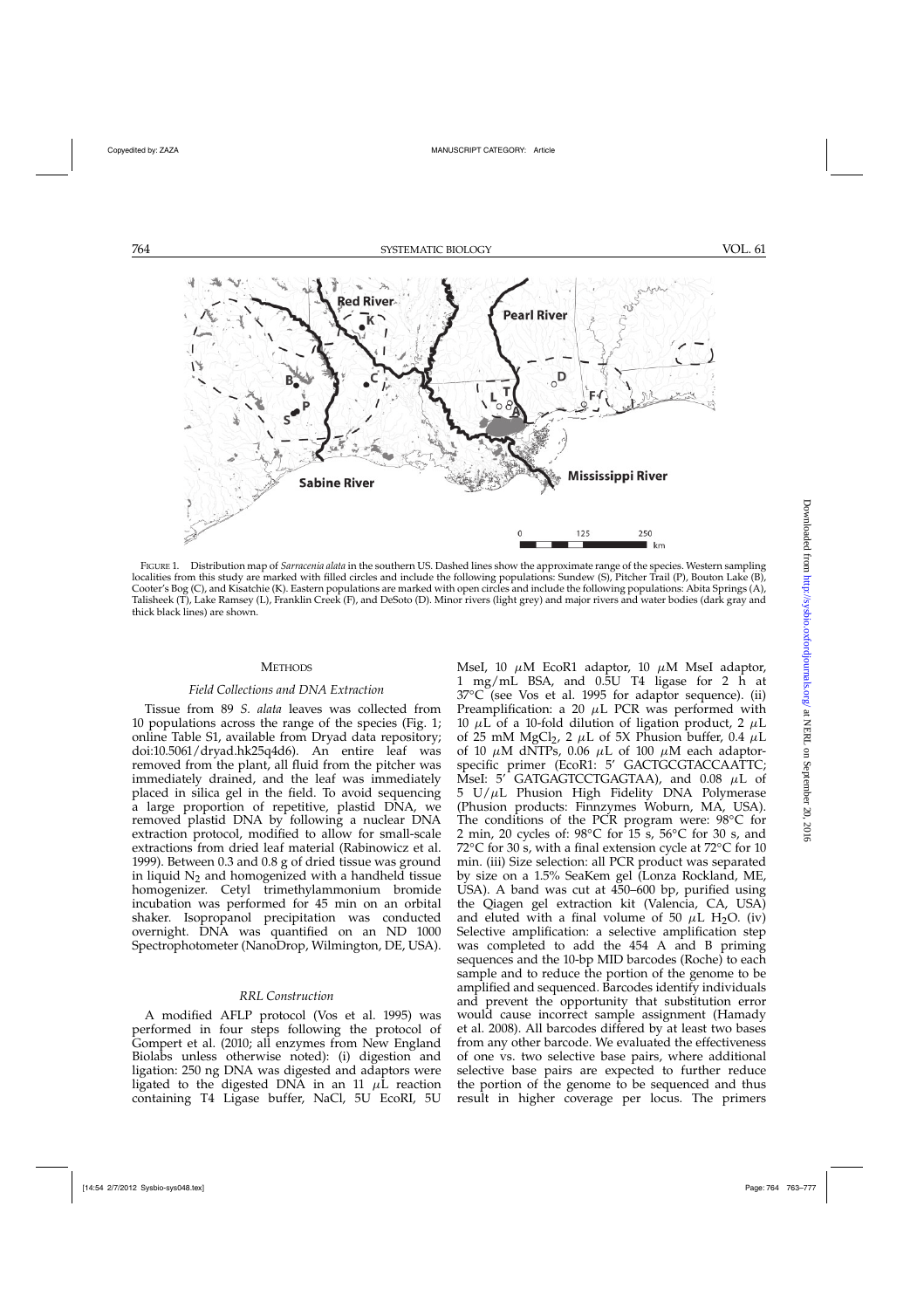were as follows—forward (A Fusion/MID-tag/EcoRI Sequence): 5 (CGTATCGCCTCCCTCGCGCCATCAG) (XXXXXXXXXX) (GACTGCGTACCAATTC)3 , where X refers to the MID-tag location; reverse (B Fusion/MseI Sequence/Selective Base(s)): (CTATGCGCCTT GCCAGCCCGCTCAG) (CTATGCGCCTTGCCAGCCC GCTCAG)(C(G))3 . Test 454 sequencing runs were conducted by Engencore (Columbia, SC, USA). Final selective PCRs and 454 sequencing were performed and purified by gel as above by Research and Testing Laboratories (Lubbock, TX, USA).

## *Bioinformatic Processing*

The sequences generated from 454 sequencing were quality controlled using the RDP Pipeline Initial Processor (Cole et al. 2007, 2009). We removed all sequence reads <100 bp, those with a quality score <20, and any containing an ambiguous base or lacking a forward primer, reverse primer, or individual tag. The remaining sequences were then sorted by MID barcodes and separated by individual. We then used the program PRGmatic (Hird et al. 2011) to construct a provisional reference genome (PRG) from our data. PRGmatic clusters all the reads within an individual then uses the high-coverage clusters as provisional alleles; it then reduces the provisional alleles into provisional loci by clustering at a lower percent identity to gather all alleles for a given locus together. These loci are then concatenated and used as a reference. The program can then quickly align all the original data to the reference and call diploid loci for all individuals that surpass coverage thresholds set by the user. PRGmatic aims to create a high confidence set of loci from species that lack a reference genome so that genotyping and/or SNP calling tools developed for application in model systems (where phase is known with high confidence in at least one individual) can be applied to nonmodel systems such as *S. alata*.

We were conservative throughout our bioinformatics processing in order to minimize errors in genotyping that might subsequently lead to errors in inference. For example, we required that an allele be sequenced at a minimum of 5X coverage before including it in the PRG so that we could be confident in the quality of the reference genome even given the relatively high error rates of 454 sequencing. This parameter has no effect on which loci were called in the individuals, but instead dictates the coverage required *within a single individual* for an allele to be used in our PRG. We chose 5X based on preliminary runs and the desire to minimize discarding good data while not including spurious or unsupported alleles. This represents a relatively conservative choice, since the same sequence needs to be almost identical in one individual at least five times. By using a high coverage threshold here, we can manipulate the coverage required to call the genotype in all individuals, since the PRG was constructed from a minimum of 5X coverage within a single individual. Note that any sequence reads

included in the PRG were subject to SNP calling as described below.

We experimented with a variety of settings for clustering, alignment, and SNP calling. We explored four different clustering percentages (90%, 92%, 95%, and 98% similarity) to cluster reads into loci that will form the PRG. If the clustering level is set too high, the putative alleles at any given locus will be separated into different loci (oversplitting) and as a result few individuals will appear heterozygous. However, when reads are clustered at too low a value of percent similarity, separate loci will be falsely combined and a majority of individuals will appear heterozygous (overlumping). For each of the clustering levels, we employed a BLASTn search against all sequences in GenBank (accepting alignments with an E-value  $< 1.0 \times 10^{-4}$ ). At a 90% clustering level, the resulting data aligned to the fewest loci in GenBank, whereas at a 98% clustering level, some loci that were called as independent by PRGmatic aligned to the same loci in GenBank. Results from the 92% and 95% levels were similar to one another, and we chose to analyze those sequences from the 95% clustering level because this level produced the fewest loci that had evidence of being oversplit or overlumped (based on BLASTn results and visual evaluation of alignments per the recommendation of Hird et al. 2011). Preliminary population structure analyses were run using each of the four clustering levels and the results were similar regardless of clustering level used. We also explored both liberal and conservative settings for the number of sequence reads required for calling SNPs within an individual (three versus. six sequences, respectively). Because the liberal settings often resulted in high levels of ambiguous bases, we used the conservative settings (i.e., a minimum of 6) for all analyses. Thus, every base in all of the genotypes produced by PRGmatic was represented by a minimum of six sequence reads in any particular individual.

After determining the individual genotypes for each locus, we performed additional quality control steps to remove paralogs and loci with low coverage. Due to the potential for paralogy, loci were not analyzed if they met one of the following criteria: (i) loci that had alleles of various lengths, which can be evidence of paralogy since this is indicative of mutations in one of the restriction cut sites; and (ii) loci that contained any nucleotide position with more than two nucleotide bases in an individual. Because the latter can occur from sequencing error as well, we set a very conservative threshold of 0.0005 sites with >2 bp per number of individuals sequenced per locus size. Only loci falling below this conservative threshold were retained for the analyses. Additionally, this quality control step provided an opportunity to address the issue of homopolymer errors. Although PRGmatic does not specifically isolate homopolymer errors, the sequences including homopolymer errors often resulted in individuals having  $>2$  bp at a nucleotide site. As a result, many of the loci with homopolymer errors were discarded from the analyses during this step.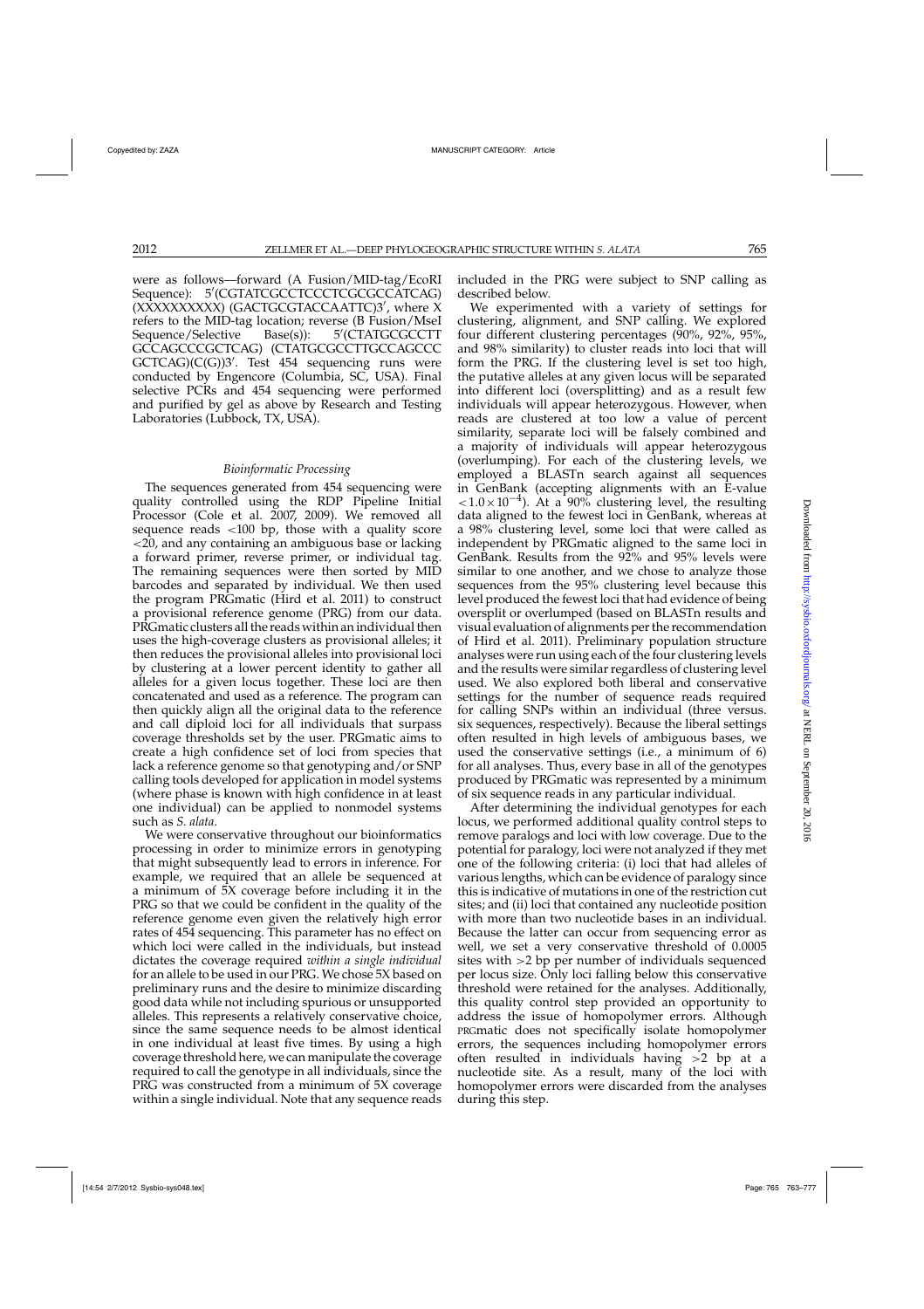766 SYSTEMATIC BIOLOGY VOL. 61

Together, these quality control steps resulted in a very conservative data set with only the highest quality loci, which we hereafter refer to as the *full data set*. We also calculated a set of basic summary statistics using the compute package in libsequence (Thornton 2003), including: Tajima's D, Fu and Li's D\* and Fu and Li's F\* (Fu and Li 1993). For all phylogenetic analyses (described below), we utilized a reduced data set including only loci that were found in all 10 sampled populations. Additionally, since the phylogenetic analyses assume no recombination within loci, we tested each locus for internal recombination sites using IMgc (Woerner et al. 2007). Loci that showed evidence of recombination were broken up into their two largest nonrecombining blocks.

#### *Population Structure*

Individual and population assignments were conducted using the program Structure (Pritchard et al. 2000). We explored an admixture model to determine the number of population clusters (*k*) from 1 through 11 using a burn-in of  $2.0 \times 10^6$  and  $2.0 \times 10^6$  replications. Analyses were repeated five times for each *k* value. The average and standard deviation (SD) of the likelihood of each model were used to calculate  $\Delta k$  (Evanno et al. 2005) using Structure Harvester (Earl and vonHoldt 2011), and the partitioning scheme with the highest  $\Delta k$ was selected as the model with the most support.

## *Outlier Loci*

A Bayesian analysis of molecular variance (BAMOVA; Gompert and Buerkle 2011) was used to test for population subdivision ( $\Phi$ <sub>ST</sub>) and to identify outlier loci (i.e., loci that fall outside of the expectation for genome-level  $\Phi_{ST}$ ). The program Bamova (Gompert and Buerkle 2011) calculates both genome-level and locus-specific  $\Phi_{ST}$  to determine the amount of genetic variation explained by population substructure taking into account the presence of loci potentially under selection and also to identify those loci that may be under selection. The Markov chain was sampled every 10 steps for 250,000 generations with the first 5000 samples discarded as burn-in. The random walk haplotype frequency vector was used, with additional parameters set to the default. The posterior distributions for the genome- and locus-level  $\Phi_{ST}$  (as well as their associated 95% confidence intervals (CIs)) were summarized. Loci were considered to be outliers if their CIs were completely outside of the genome-level  $\Phi_{ST}$  CIs. Loci with  $\Phi_{ST}$  values below the genome-level CIs are thought to be under balancing or purifying selection, whereas loci above the genome-level CIs are either under positive selection within populations or divergent selection among populations (Gompert and Buerkle 2011).

#### *Phylogeographic Analyses*

We conducted two complementary sets of phylogeographic analyses to estimate the pattern and timing of diversification of *S. alata* populations. First, we generated a species tree estimate of the population phylogeny using \*BEAST v 1.6.2 (Drummond and Rambaut 2007; Heled and Drummond 2010). Models of sequence evolution for each locus were chosen using DT-ModSel (Minin et al. 2003) and set to the closest match in \*BEAST. We experimented with both strict and relaxed clock (exponential and lognormal) priors (Drummond et al. 2006) for each locus. Although both settings produced the same pattern of diversification, the final analyses were conducted with a relaxed clock to allow for heterogeneity in substitution rate across loci. \*BEAST analyses were conducted using  $5.0 \times 10^8$ steps in the Markov chain with the initial  $5.0 \times 10^6$  steps discarded as burn-in. TreeAnnotator (Drummond and Rambaut 2007) in the BEAST package was used to visualize the maximum clade credibility phylogeny.

Estimates of phylogeny under the species tree paradigm (Edwards 2009) can be biased by population dynamics such as gene flow (Eckert and Carstens 2008); consequently, we sought to compare the estimates of divergence generated by \*BEAST with an estimate of population divergence that also incorporated gene flow. The program IMa2 (Hey 2010), which jointly estimates  $\theta$  (4N<sub>e</sub> $\mu$ ), migration, and population divergence, was utilized to estimate these parameters across the eastern and western populations. The run was conducted using a burn-in of 100,000 steps, prior values of  $\theta = 30$ ,  $M = 5$ ,  $\tau =$ 10, and a geometric heating scheme using 150 coupled Markov chains (as described in the user manual). Although the divergence estimates from \*BEAST and IMa2 are not exactly equivalent, the comparison allows at the very least for a qualitative assessment of the degree to which the phylogenetic estimate of divergence may be misled by unaccounted-for gene flow. The comparison of divergence estimates across the Mississippi River using these approaches is further justified by the recent finding that population substructure does not strongly bias estimates of divergence time using IMa2 (Strasburg and Rieseberg 2011).

#### *Environmental Niche Divergence*

We developed ecological niche models for both eastern and western populations of *S. alata* using climate data for each of the 19 BIOCLIM variables downloaded from the WorldClim data set (Hijmans et al. 2004; Hijmans et al. 2005). MaxEnt v 3.3.3e (Phillips et al. 2006) was used to produce niche models for the eastern and western lineages using 24 known *S. alata* sites (Fig. 4): the 10 sampling locations plus 14 additional georeferenced *S. alata* sites either downloaded from the Global Biodiversity Information Facility Data Portal (www.gbif.org, last accessed May 25, 2012) or kindly provided by other researchers (Horner J., personal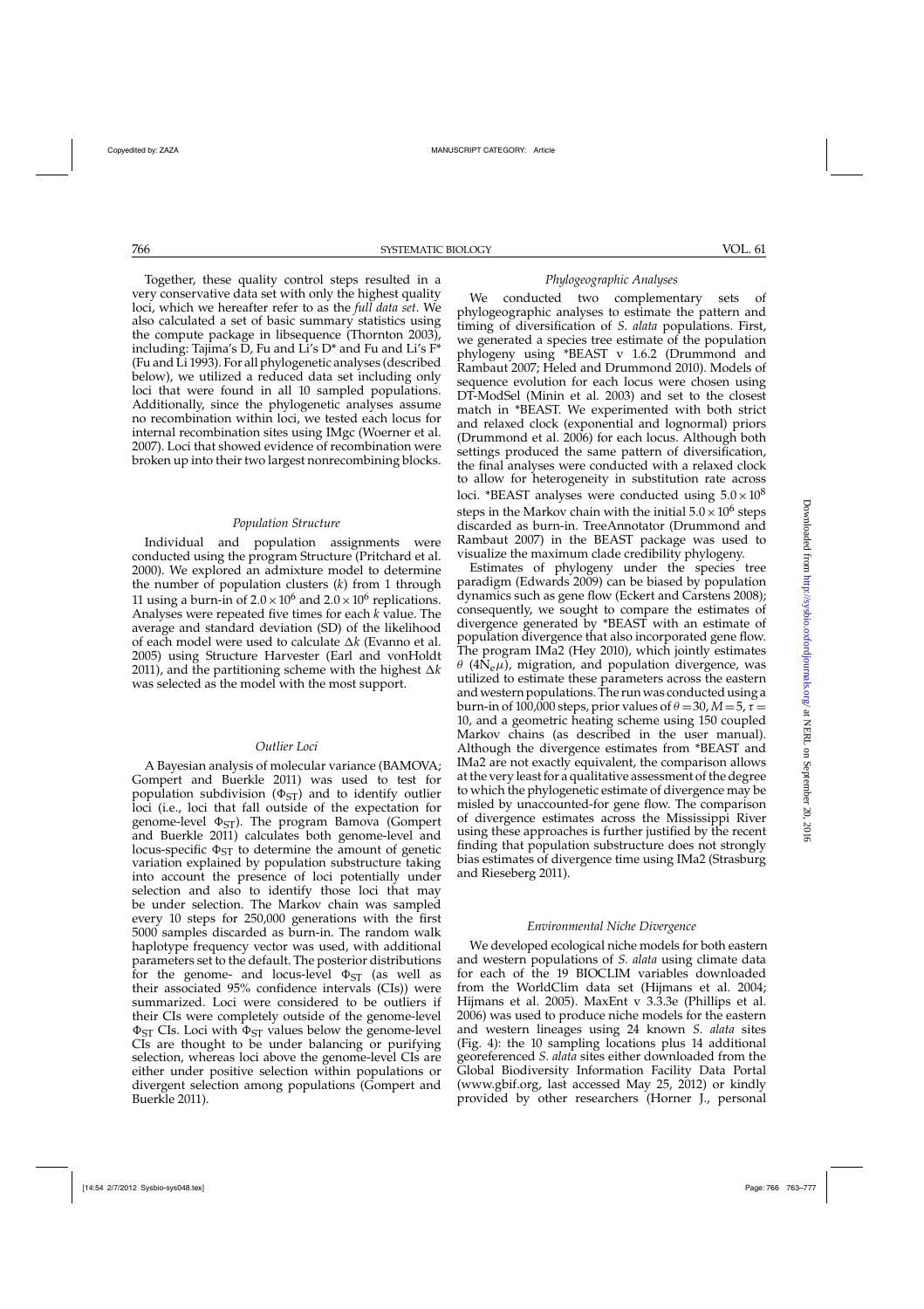communication). To prevent pseudo-replication, only sampling localities that were separated by at least 1 km were used in the analyses.

To test for divergence in the niches occupied on either side of the Mississippi River, we used a multivariate niche method (McCormack et al. 2010). This method utilizes a principal components analysis to describe environmental variation across multiple niche axes for each of the georeferenced *S. alata* localities and for randomly chosen background locations (including both suitable and nonsuitable habitat to illustrate the habitat available to either lineage). The average difference in the principal components axes are then calculated for the eastern and western populations and evaluated against 1000 jackknife comparisons based on the background data. If the average difference between the eastern and western populations for any axis is significantly greater than the average difference in the background points, then this suggests that niches in the eastern and western portions of *S. alata*'s range are significantly different. Similarly, niche conservatism is supported for any axis where eastern and western populations are significantly more similar to one another than the difference in the background points of each.

To conduct the analyses, climate data were extracted from the WorldClim data set for both the 24 actual *S. alata* localities as well as for 850 random background localities across the distribution of the species. For the background points, a minimum convex polygon was drawn between the most distal sampling localities for both the eastern and western *S. alata* lineages and 850 random background points were chosen within both of those polygons using Hawth's Tools (Beyer 2004) in ArcGIS V 9.2 (ESRI 2006). Because BIOCLIM variables can be highly correlated, we evaluated correlation among each of the variables and removed variables such that none of the remaining variables had a correlation higher than 0.9 or less than -0.9. Our resulting data set included 10 BIOCLIM variables describing temperature and precipitation variation across the range of *S. alata*. Statistical analyses were conducted in Stata v 11 (StataCorp 2009). Significance in niche differences was calculated using *t*-tests after evaluating for equality of variances and applying a Bonferroni correction  $(P=0.007)$ . All principal components axes that explained >1% of the data were retained.

# *Landscape Genetics Analyses*

In order to determine whether population divergence should be attributed strictly to the distance separating populations or to barriers to dispersal, we compared genetic divergence among populations with both geographic distance (isolation by distance) and landscape-weighted geographic distance (isolation by resistance) among populations (where "landscapeweighted geographic distance" refers to a distance that accounts for the permeability of the landscape separating two populations). Genetic divergence was

quantified using both  $F_{ST}$  (calculated in GENEPOP with the full data set; Raymond and Rousset 1995) and patristic distance (PD; calculated using the phylogeny estimate from \*BEAST with the reduced data set).

Both geographic (GEO) and landscape-weighted resistance distance (RD) were calculated using Circuitscape v 3.5, which uses circuit theory to calculate the total resistance of the landscape separating pairs of populations (McRae 2006). To calculate resistance distance, GIS layers are used to create friction matrices describing the permeability of the landscape to dispersal, and each cell on the matrix is given a separate cost based on the permeability of the landscape features occupying that cell. The major landscape feature hypothesized to impact landscape permeability in this system is water. At a large scale, major rivers and water bodies (e.g., lakes, Mississippi River) are expected to impede gene flow and dispersal, whereas at a small scale, minor rivers and waterways may have little impact or may instead facilitate gene flow among populations (Fig. 1). In this way, we evaluated the effects of both major and minor rivers on genetic divergence among populations. Spatial landscape data were acquired from inland water shapefiles available through DIVA-GIS (www.diva-gis.org, last accessed May 25, 2012) and were converted into friction matrices using ArcGIS v 9.2 (ESRI 2006) by assigning a cost to the different landscape features. Because the choice of cost values can impact the correlation between genetic and landscape distance, we evaluated a range of costs (1–5000) for both the major and minor landscape features, starting with the lowest possible cost (1) and then up until increases in cost had little to no effect on the results (5000).

Landscape distances were considered to have a significant effect on genetic divergence if they were significantly correlated with genetic distance (Mantel test; Mantel 1967) and remained significant after controlling for geographic distance (partial Mantel test; Smouse et al. 1986). Both Mantel and partial Mantel tests were done in IBDWS (Jensen et al. 2005) with 30,000 randomizations. Sequential Bonferroni corrections were used to evaluate significance (Rice 1989). Partial Mantel tests were only performed if the initial Mantel test was significant or marginally nonsignificant, since partial Mantel tests on nonsignificant Mantel correlations are uninterpretable.

In addition, we evaluated whether environmental differences among the sampling localities have contributed to divergence of the sampled populations (isolation by environment) by assessing the correlation between genetic divergence and pairwise environmental differences between each of the 10 sampled populations. Environmental difference was calculated as the absolute pairwise difference among populations in principal components scores for each of the axes describing variation in climate data (see 'Environmental niche divergence' section above). Mantel tests were used to evaluate the correlation between genetic and environmental distances, and partial Mantel tests were used to evaluate whether this correlation remained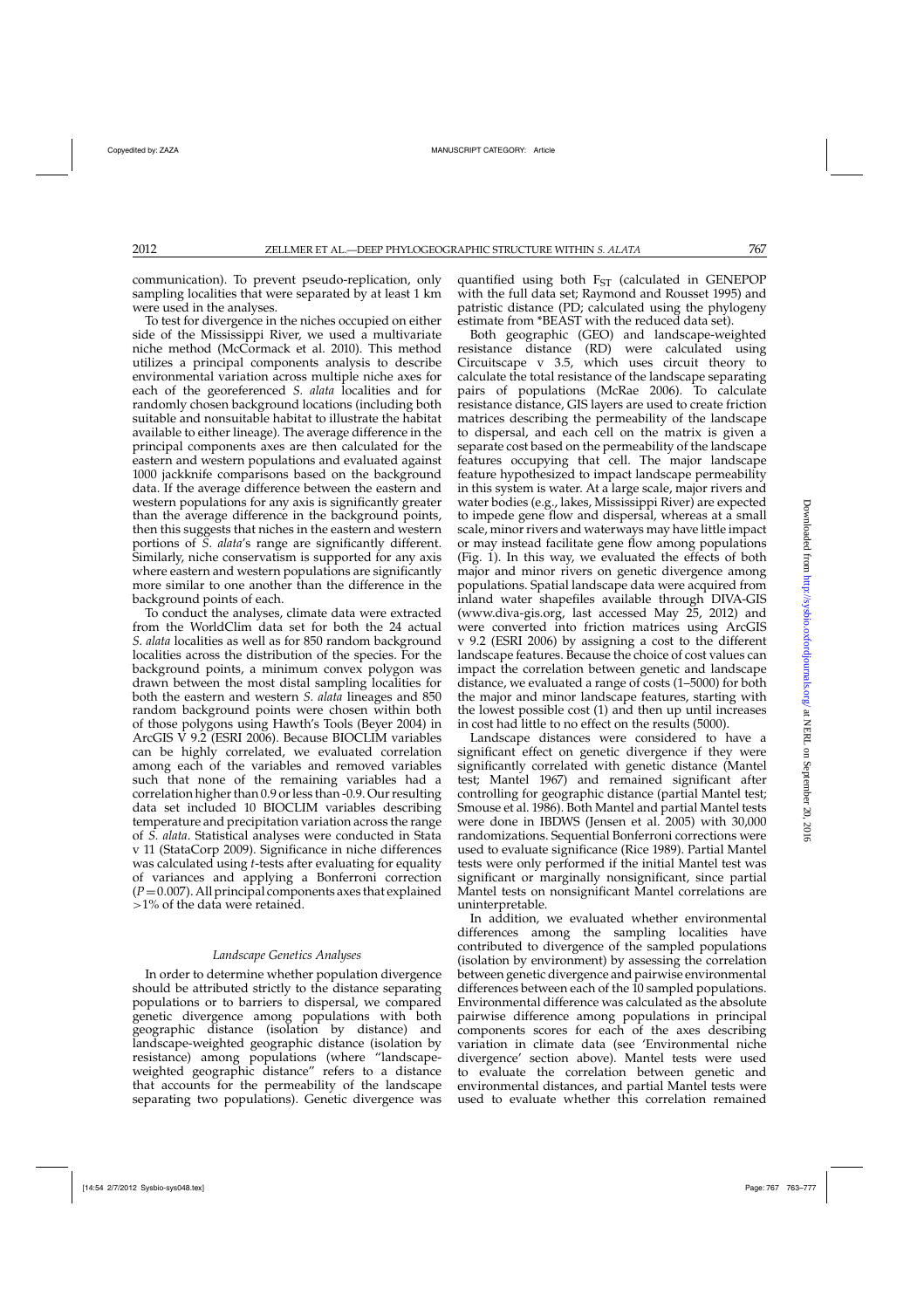significant after controlling for geographic distance among populations. We used the results from the landscape genetics analyses to inform the isolation by environment analyses, using only the genetic and geographic distance measures with the highest R-value in the aforementioned landscape genetics tests for the Mantel and partial Mantel tests.

# **RESULTS**

#### *Next-Generation Sequencing*

Over all runs (2½ 454 plates; online Table S2, available from Dryad data repository; doi:10.5061/ dryad.hk25q4d6), we obtained 1,044,772 useable sequences (defined as high quality, tagged, and with both primer regions sequenced) across 86 individuals with an average length of 282.1 bp per sequence. At the 95% clustering level with 6X coverage for SNP calling, PRGmatic identified 1821 loci. Of these, 125 were aligned to existing GenBank sequences (E-value  $< 1.0 \times 10^{-4}$ ) using BLAST (Altschul et al. 1990). After the quality control steps, removing loci with no variation (3 loci), with too few individuals (1576 loci), or with potential paralogs (166 loci), and removing individuals with low coverage (8 individuals), we ultimately analyzed 76 loci across 82 individuals. In total, these data represent ∼29 kb of data, averaging 381 bp in length, and containing an average of  $10$  SNPs per locus (online Table S3, available from Dryad data repository; doi:10.5061/dryad.hk25q4d6). Of the loci used in the 76 locus data set, 5 loci had significant BLASTn matches, and 100% of those were to plant sequences (online Table S4, available from Dryad data repository; doi:10.5061/dryad.hk25q4d6). These 76 loci were utilized for population genetic analyses and for initial screening of the loci. In our final individual-by-locus matrix (86 individuals by 76 loci, online Table S5 and Fig. S1, available from Dryad data repository; doi:10.5061/dryad.hk25q4d6), 1545 cells  $(23.6%)$  had coverages >6 sequences; 2472 cells  $(37.8%)$ had coverages greater than zero but <6 sequences (thus, were excluded from further analysis); 2519 cells (38.5%) had no sequencing reads recovered. Alignments of the 76 locus data set were deposited in GenBank under accession numbers JN665096–JN667881. Of those 76 loci, there were 10 loci that were sampled in all 10 sampling localities. These loci were all visually inspected. Three of the 10 loci showed significant evidence of containing recombination blocks using IMgc (Woerner et al. 2007), and were subsequently broken up into two loci each. A total of 13 loci were thus utilized for the phylogenetic analyses.

## *Population Genetic Structure*

Likelihood values from the structure analyses increased as sample partitioning increased (Fig. 2a) and leveled off at approximately *k*=7, with the highest mean likelihood at *k*=9 and the highest likelihood for a single run at  $k$  = 8. The highest  $\Delta k$  value was found at  $k=3$  (Fig. 2b), with the three identified clusters being: (i) all populations east of the Mississippi River; (ii) the Kasatchi sampling location (the most northern population in the west); and (iii) the remaining four western populations (online Fig. S2, available from Dryad data repository; doi:10.5061/dryad.hk25q4d6). Additional  $\Delta k$  peaks were found at  $k=7$  and  $k=9$ , suggesting there is hierarchical substructure (Fig. 2b).

# *Outlier Loci*

The BAMOVA estimated a genome-level  $\Phi_{ST}$  value of 0.63, suggesting that 63% of the genetic variation was partitioned among populations (95% CI: 0.59–0.67). Consistent with summary statistics calculated using compute, the BAMOVA suggested that some of the loci were under either positive or purifying selection (online Table S3, available from Dryad data repository; doi:10.5061/dryad.hk25q4d6). However, only two loci were identified by at least one of the summary statistics and the BAMOVA, suggesting that many of the significant results from summary statistics may be false positives.

#### *Phylogeographic Analyses*

The \*BEAST Bayesian phylogenetic analysis suggested that eastern and western populations are each monophyletic, with very high support (posterior probability  $= 1.0$ ). Effective sample sizes (ESSs) were high (posterior  $ESS > 4217$ ) suggesting that the Markov chains were convergent across parameter values. Population divergence mirrored the structure results in that the deepest nodes of the population phylogeny corresponded to the partitioning of samples at the lowest *k* values (online Fig. S2, available from Dryad data repository; doi:10.5061/dryad.hk25q4d6). The diversification of *S. alata* populations also mirrored the physical division of the landscape by major rivers (Fig. 3). If one is willing to assume the genome-wide estimate of mutation rate from *Arabidopsis thaliana* of  $7.0 \times 10^{-9}$  substitutions per site per generation (Ossowski et al. 2010) for divergence dating in *S. alata*, divergence among the eastern and western lineages is estimated to be ∼60,000 generations before present.

The two population (east and west) IMa2 analysis was conducted for  $\sim$ 1.1 × 10<sup>6</sup> generations following the burn-in. Effective samples sizes were moderate (Log[P] =57,  $\tau$  =59, remainder > 150), but plots of the sampled parameter values did not exhibit trends, suggesting that the Markov chain sampled from a stationary posterior distribution of parameter values. If mutation rates of *Arabidopsis thaliana* are assumed (Ossowski et al. 2010), population divergence is estimated to be ∼279,567 (95% highest posterior density = 113,107– 428,954) generations before present. Results also suggest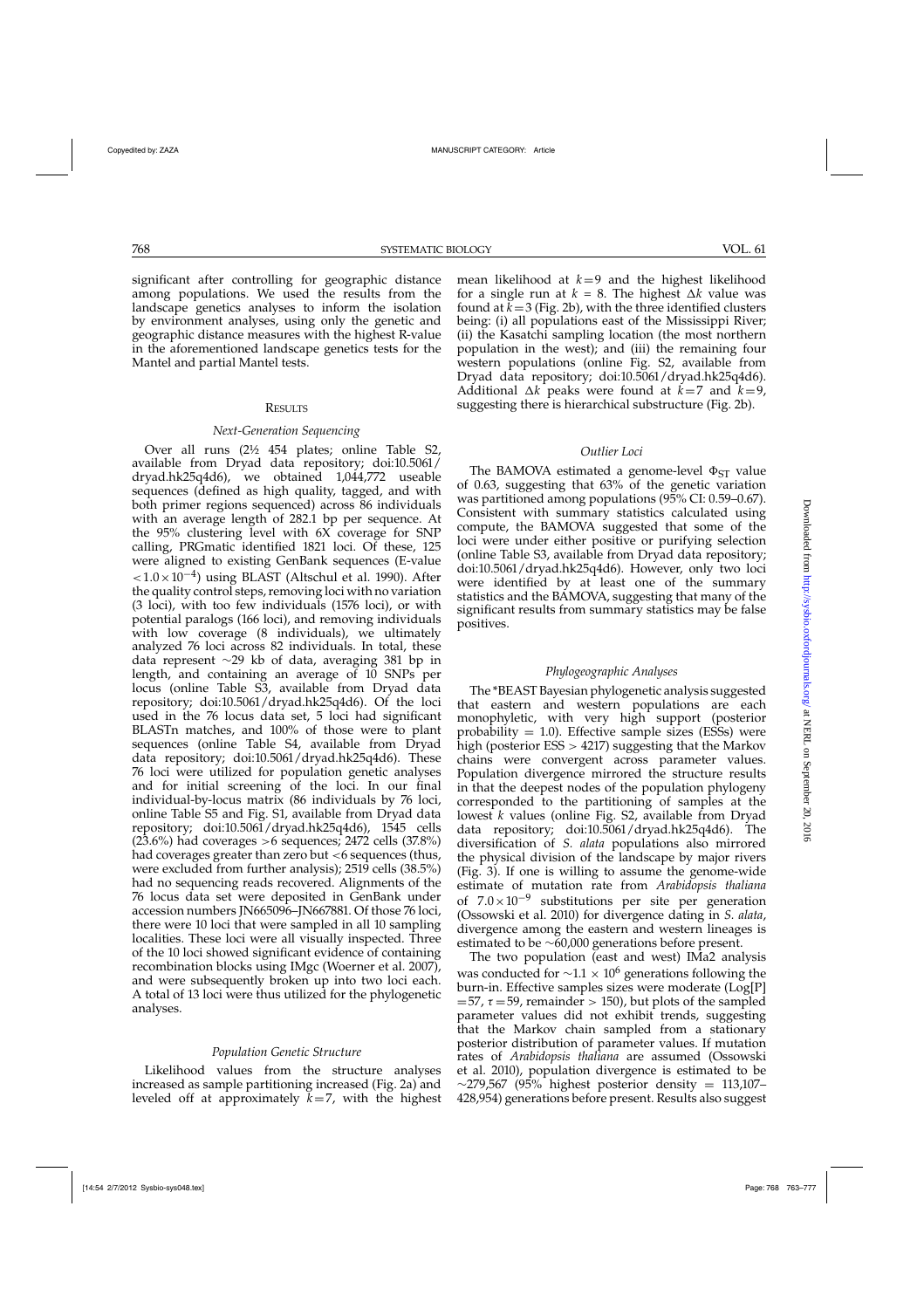

FIGURE 2. Population clustering analyses suggest significant population structure among *S. alata* populations. A) Likelihood scores for each value of *k* genetic clusters from structure (Pritchard et al. 2000). B)  $\Delta k$  scores for each value of *k* genetic clusters following Evanno et al. (2005). Figures were generated using Structure Harvester (Earl et al. 2011).



FIGURE 3. Maximum Clade Credibility tree for the 10 sampled populations generated using \*BEAST (Drummond and Rambaut 2007; Heled and Drummond 2010). The population phylogeny is shown at top, with posterior probabilities of each node shown. Scale bar to left of phylogeny corresponds to 5.0 × 10−<sup>5</sup> substitutions / site / generation. The bottom of the figure shows histograms generated by Structure (Pritchard et al. 2000) for the sampling localities (i.e.,  $k = 10$ ).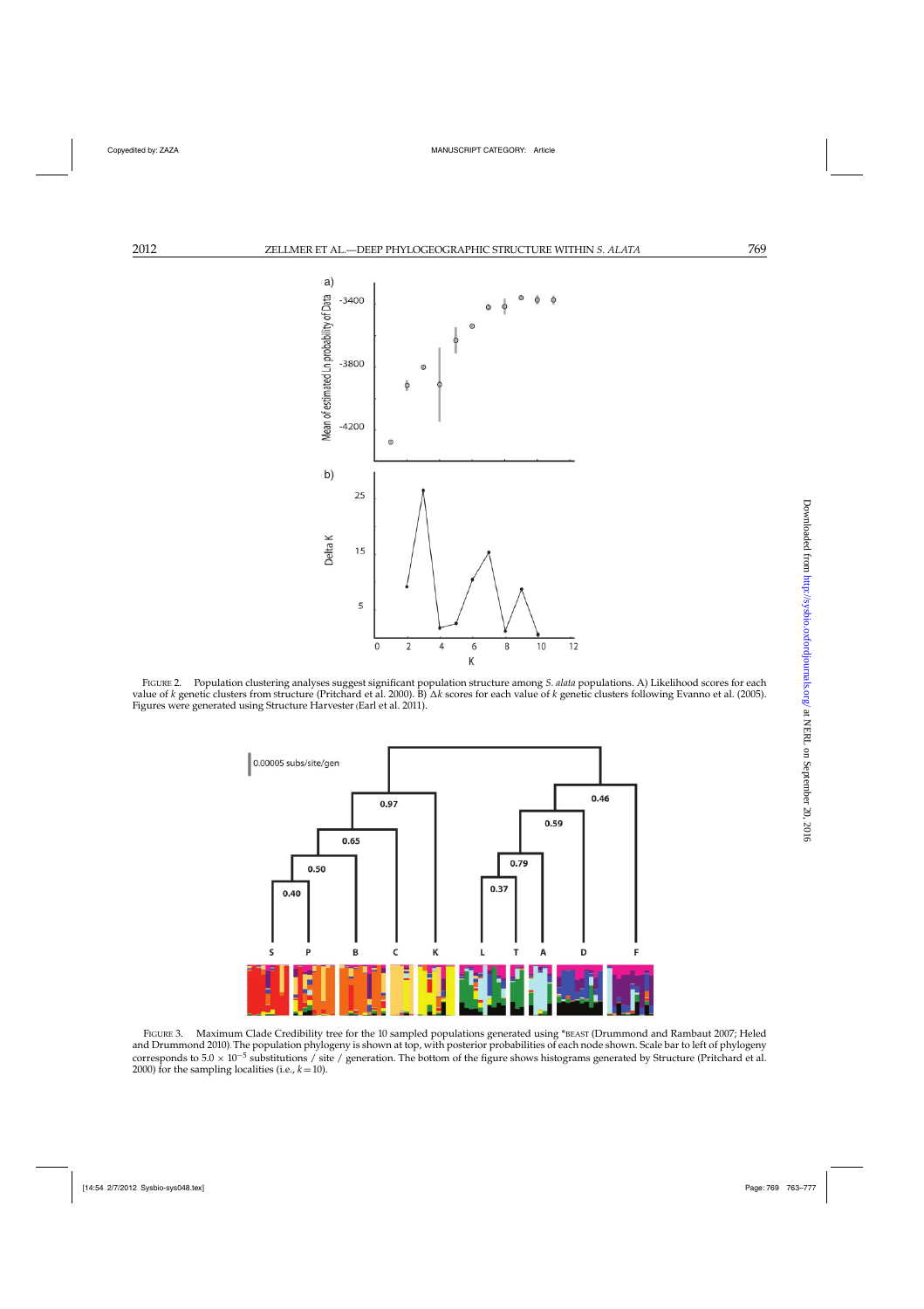TABLE 1. Results from IMa2 analysis, showing estimates and 95% highest posterior density (HPD) values of divergence time ( $\tau = t\mu$ , where  $\bar{t}$  is the number of generations of divergence) among eastern  $(E)$ and western (W) lineages, ancestral  $(\theta_A = 4\text{Ne}\mu)$  and current ( $\theta_E$  and  $\theta_W$ ) population sizes, as well as migration rates between populations

| .                         |             |            |              |
|---------------------------|-------------|------------|--------------|
| Parameter                 | 95% HPD low | High point | 95% HPD high |
|                           | 0.15        | 0.66       | 1.47         |
|                           | 1.5         | 2.7        | 4.51         |
| $\theta_E \over \theta_W$ | 0.18        | 0.42       | 1.62         |
| $\theta_A$                | 0           | 0.126      | 1.5          |
| $m_{W>E}$                 | 0           | 0.13       | 0.91         |
| $m_{E>W}$                 | 1.31        | 2.63       | 4.83         |
|                           |             |            |              |

that effective population sizes in the eastern populations are larger than either the western or the ancestral populations, with low estimates of gene flow from west to east and slightly higher gene flow from east to west (Table 1).

#### *Environmental Niche Divergence*

Climate varied significantly between *S. alata* populations to the east and west of the Mississippi River. Niche models for the western populations predicted distribution in the west with small overlap into the eastern range, whereas the eastern distribution was predicted almost exclusively to the east of the Mississippi River (Fig. 4a). The principal components analysis also showed significant variation among the environmental conditions of the populations east and west of the Mississippi River. The first seven principal components accounted for ∼99% of the variation in the 10 BIOCLIM variables (Table 2).

Using the multivariate niche method, we found evidence for both niche divergence and conservatism across the Mississippi River (Figs. 4b,c; Table 2). The differences among the eastern and western populations in both PC1 (mean divergence  $=$  3.25) and PC6 (mean divergence =0.70) were significant (*t*-tests with Bonferroni correction:  $P < 0.007$ ) and significantly greater than expected based on the difference in the background data (background mean and 95% CIs: PC1  $= 2.52$  (2.39–2.63), PC6  $= 0.09$  (0.05–0.13);  $P < 0.01$ ), suggesting divergence. In comparison, there was no significant difference between the eastern and western populations for either PC2 (0.631) or PC3 (0.338), and these differences were significantly less than expected based on the background data (PC2 = 2.13  $(2.03-2.22)$ ), PC3 =  $0.78$  (0.71–0.85);  $P \le 0.01$ ), suggesting niche conservatism.

#### *Landscape Genetics*

There was a significant positive correlation between genetic divergence and geographic distance, regardless of whether  $\vec{F}_{ST}$  or PD was used as the measure of genetic divergence (F<sub>ST</sub>: *R* = 0.36, *P* = 0.019; PD: *R* = 0.86, *P*<0.0001; online Table S6, available from Dryad data

repository; doi:10.5061/dryad.hk25q4d6), resulting in a significant pattern of isolation by distance. Although the trends were similar between  $F<sub>ST</sub>$  and PD, PD showed a stronger correlation (higher R-value) than  $F_{ST}$  with each of the alternative models of geographic distance (online Table S6, available from Dryad data repository; doi:10.5061/dryad.hk25q4d6). We, therefore, focus only on the results of the analyses using PD as the measure of genetic divergence.

There was also significant evidence of isolation by resistance. Although there was a significant correlation between PD and resistance distance (RD) for each of the alternative geographic distance models (online Table S6, available from Dryad data repository; doi:10.5061/dryad.hk25q4d6), the results suggest that only major rivers and water bodies have a significant impact on genetic divergence. First, the R-values for all RD models including major rivers were greater than the R-value for geographic distance (GEO), whereas the R-values for RD models including minor rivers were all less than the R-value for geographic distance. Second, increasing cost values resulted in increasing R-values for RD models with major rivers, whereas for RD models including minor rivers increasing cost values led to decreasing R-values (online Table S6, available from Dryad data repository; doi:10.5061/dryad.hk25q4d6). Lastly, partial Mantel tests confirm that RDs based on major rivers are a better predictor of genetic divergence. For RDs based on major rivers (except in the case of the lowest cost model), the correlation between genetic distance and RD remained significant after controlling for GEO, whereas the correlation between genetic distance and GEO was not significant after controlling for RD (online Table S6, available from Dryad data repository; doi:10.5061/dryad.hk25q4d6). The opposite pattern was observed for partial Mantel tests of RDs based on minor rivers: the correlation between genetic distance and RD was not significant after controlling for GEO, whereas the correlation between genetic distance and GEO was significant after controlling for RD (online Table S6, available from Dryad data repository; doi:10.5061/dryad.hk25q4d6). Overall, the model with the best support was the RD model including major rivers at a cost of 5000 (*R*=0.89, *P*<0.0001). This RD model remained significantly correlated with genetic divergence after controlling for geographic distance  $(R=0.51, P=0.008)$ , whereas geographic distance was not significantly correlated with genetic divergence after controlling for this RD model (online Table S6, available from Dryad data repository; doi:10.5061/dryad.hk25q4d6). Consequently, this RD model was used for subsequent analyses.

The results for the test of isolation by environment were inconclusive. Genetic divergence (PD) and environmental distance (pairwise absolute difference in principal components scores) among populations were significantly positively correlated for one principal component axis, PC1 (Mantel test: *R*=0.32, *P*< 0.002), marginally nonsignificant for two axes, PC5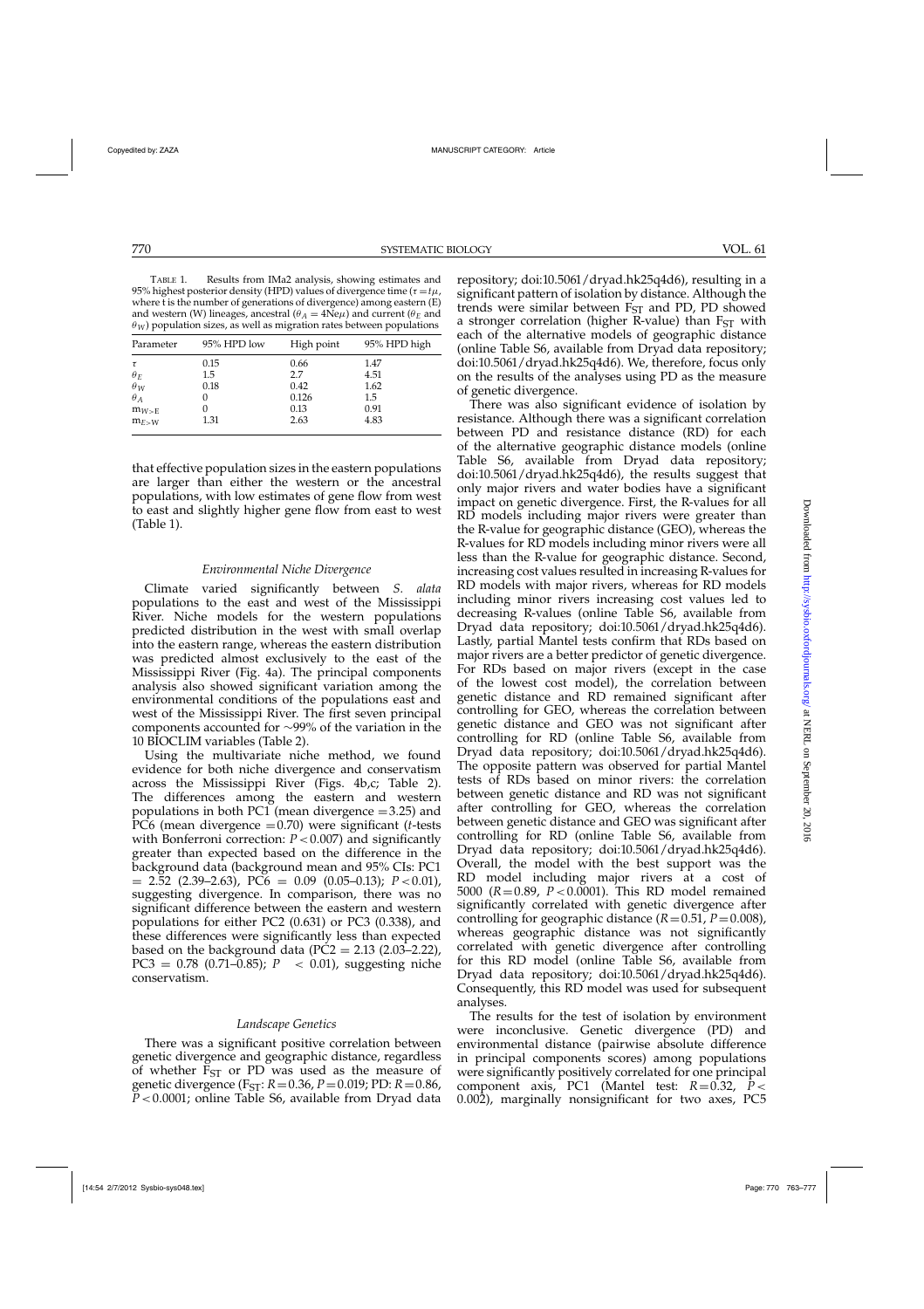Downloaded from <http://sysbio.oxfordjournals.org/> at NERL on September 20, 2016



FIGURE 4. Environmental niche models and environmental variation for eastern (blue) and western (red) populations of *S. alata*. a) Divergence in niches across the Mississippi River. Predictions were calculated using MAXENT v 3.3.3e (Phillips et al. 2006), with darker colors showing greater prediction scores. The thick black line denotes the Mississippi River. b) Principal components axes 1 and 6 show significant niche divergence, c) whereas axes 2 and 3 show significant niche conservatism. WS: western sampled points; WB: western background points; ES: eastern sampled points; EB: eastern background points.

(*R*=0.21,*P*<0.053) and PC7 (*R*=0.26, *P*<0.055; Table 3), and nonsignificant for the other four PC axes. However, partialMantel correlations show that these correlations are mostly due to the distance separating populations rather than the environmental differences among populations. The correlation between genetic distance and landscape distance (RD) remained significant after controlling for environmental differences (e.g., PC1, PC5, and PC7), whereas the correlation between genetic distance and environmental distance was either nonsignificant (e.g., PC1) or was marginally nonsignificant (e.g., PC5 and PC7; Table 3) after controlling for RD.

#### **DISCUSSION**

Similar to other Gulf Coast organisms (e.g., Soltis et al. 2006), the range of *Sarracenia alata* is divided by the Atchafalaya Swamp and Mississippi River. In contrast to previous investigations, which did not identify diagnosable differences of either morphological characters (Sheridan 1991) or ITS sequences (Neyland 2008), here we identified substantial divergence (at least

60,000 generations before present; Fig. 3) between eastern and western populations of *S. alata* and determined that these populations have been isolated by major rivers. Our results were consistent with previous work that identified population genetic structure using microsatellite markers (Koopman and Carstens 2010); however, it is still prudent to explore our approach in some detail given that the application of next-generation sequencing to phylogeographic investigations is not as well understood as genotyping microsatellites or sequencing genes such as ITS or chloroplast DNA.

# *Phylogeography of S. alata*

Early phylogeographic investigations applied 'tree thinking' to population level variation (e.g., Avise 2000) by estimating genealogies from organellar genes and assuming that the pattern of coalescence reflected the pattern of population diversification (e.g., Avise et al. 1987). Over time, phylogeographers became convinced that single locus data were unlikely to adequately track the history of population divergence (Edwards and Beerli 2000; Hudson and Coyne 2002; Knowles 2004). It is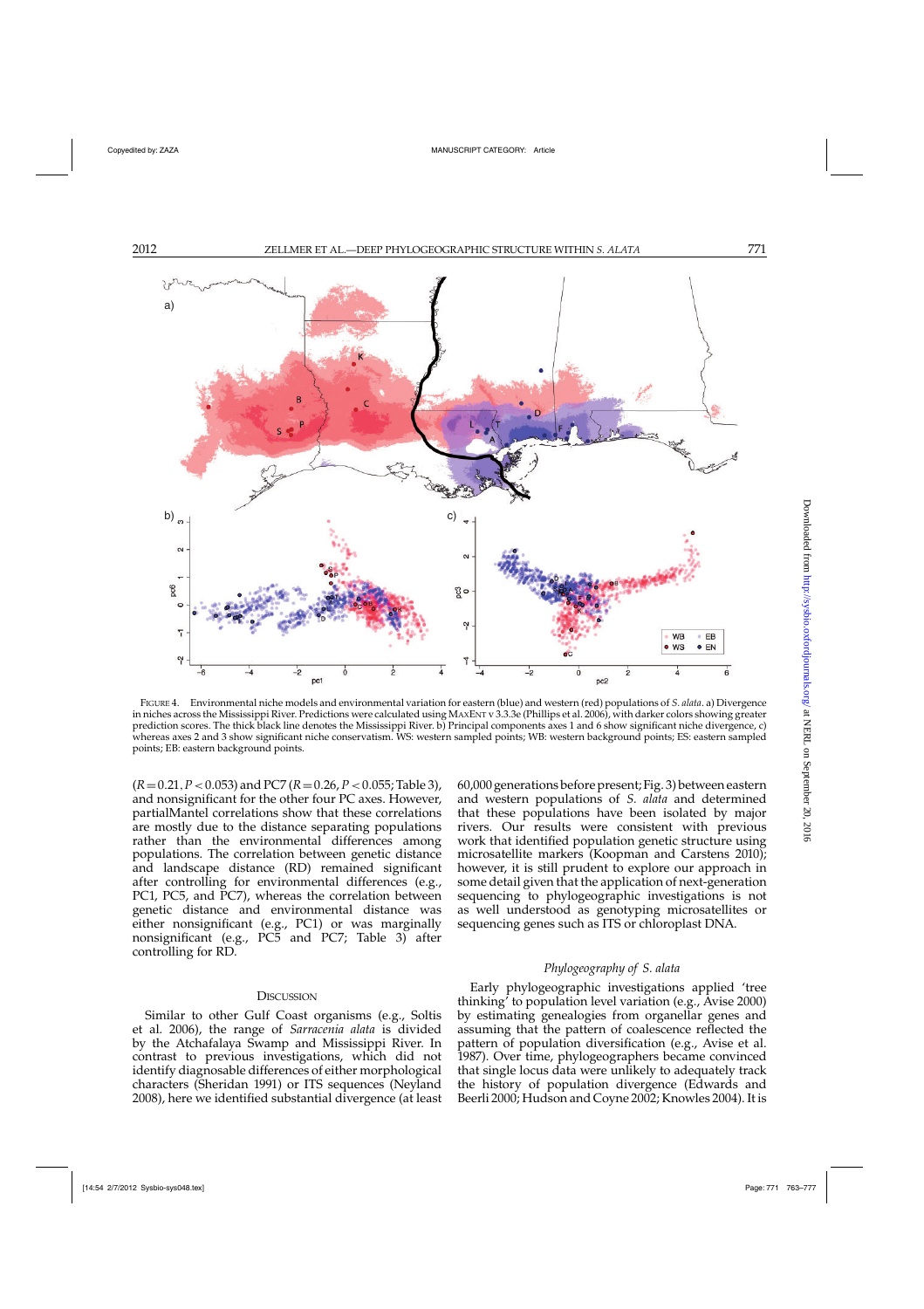| Variable          | Description                                                   | PCI<br>(0.45)   | PC <sub>2</sub><br>(0.30) | PC <sub>3</sub><br>(0.11) | PC4<br>(0.05)   | PC <sub>5</sub><br>(0.03) | PC <sub>6</sub><br>(0.03) | PC7<br>(0.02)   |
|-------------------|---------------------------------------------------------------|-----------------|---------------------------|---------------------------|-----------------|---------------------------|---------------------------|-----------------|
| Biol              | Annual mean<br>temperature                                    | $-0.4039$       | 0.2211                    | $-0.0385$                 | 0.2644          | $-0.1943$                 | 0.2812                    | 0.4057          |
| Bio2              | Mean diurnal range<br>(mean(period<br>$max-min()$             | 0.4457          | $-0.0805$                 | 0.1888                    | 0.1151          | 0.1636                    | 0.2938                    | 0.0691          |
| Bio3              | Isothermality<br>(Bio2/Bio7)                                  | 0.2278          | $-0.3956$                 | 0.3685                    | 0.423           | $-0.0454$                 | 0.2702                    | 0.3911          |
| Bio7              | Temperature annual<br>range (Bio5-Bio6)                       | 0.441           | 0.1591                    | 0.0259                    | $-0.1092$       | 0.2125                    | 0.2435                    | $-0.1247$       |
| Bio <sub>8</sub>  | Mean temperature<br>of wettest quarter                        | $-0.3267$       | 0.2352                    | 0.2772                    | 0.4779          | 0.6587                    | $-0.2156$                 | $-0.0815$       |
| Bio9              | Mean temperature<br>of driest quarter                         | 0.3406          | 0.3048                    | $-0.0327$                 | $-0.0926$       | 0.0205                    | $-0.5795$                 | 0.6659          |
| Bio10             | Mean temperature<br>of wannest quarter                        | $-0.1131$       | 0.5266                    | $-0.113$                  | $-0.0756$       | $-0.1081$                 | 0.4965                    | 0.212           |
| Biol <sub>2</sub> | Annual<br>precipitation                                       | $-0.2641$       | $-0.4553$                 | $-0.0313$                 | 0.0631          | $-0.263$                  | $-0.1599$                 | 0.1714          |
| Biol <sub>4</sub> | Precipitation of<br>driest period                             | $-0.0302$       | $-0.3214$                 | $-0.72$                   | $-0.0211$       | 0.5228                    | 0.1703                    | 0.2606          |
| Biol <sub>5</sub> | Precipitation<br>seasonality<br>(coefficient of<br>variation) | $-0.2927$       | $-0.1634$                 | 0.4651                    | $-0.692$        | 0.3159                    | 0.1377                    | 0.2644          |
|                   | Mean niche<br>difference                                      | $3.25^aD$       | 0.63C                     | 0.34C                     | 0.44            | 0.59                      | $0.70^aD$                 | 0.05            |
|                   | Mean background<br>difference                                 | 2.52            | 2.13                      | 0.78                      | 0.03            | 0.30                      | 0.09                      | 0.05            |
|                   | 95% CI background<br>difference                               | $(2.39 - 2.63)$ | $(2.03 - 2.22)$           | $(0.71 - 0.85)$           | $(0.00 - 0.08)$ | $(0.27 - 0.34)$           | $(0.05 - 0.13)$           | $(0.01 - 0.08)$ |

TABLE 2. Environmental variation among eastern and western populations

Notes: Loadings for each variable on the seven retained principal components axes for the multivariate niche assessment. Niche differences among the eastern and western lineages as well as among the background environments are listed at the bottom of the table. The proportion of variance explained by each axis is listed in parentheses. The test for significance in niche differences between the eastern and western populations based on locality data alone is indicated by an asterisk. The test for niche divergence versus niche conservatism based on the background environmental data is indicated by either a D (axes with significant divergence relative to the background) or a C (axes with significant niche conservatism relative to the background).

aNiches differ significantly (*t*-test, Sequential Bonferroni adjustment (Rice et al. 1989)).

TABLE 3. Correlation between environmental distance (pairwise absolute difference in principal components scores, PC1-PC7) and genetic distance (Patristic Distance)

| Envt variable   | Mantel test |                      |                                            | Partial Mantel tests |                                            |       |  |  |
|-----------------|-------------|----------------------|--------------------------------------------|----------------------|--------------------------------------------|-------|--|--|
|                 |             | EnvtDis vs. Genetics | RD vs. Genetics (controlling for EnvtDist) |                      | EnvtDist vs. Genetics (controlling for RD) |       |  |  |
|                 | R           |                      | R                                          | D                    | R                                          | D     |  |  |
| PC <sub>1</sub> | 0.315       | $0.002*$             | 0.879                                      | $0.000*$             | 0.097                                      | 0.211 |  |  |
| PC <sub>2</sub> | $-0.018$    | 0.487                |                                            |                      |                                            |       |  |  |
| PC <sub>3</sub> | 0.053       | 0.316                |                                            |                      |                                            |       |  |  |
| PC <sub>4</sub> | 0.125       | 0.163                |                                            |                      |                                            |       |  |  |
| PC <sub>5</sub> | 0.207       | 0.053                | 0.893                                      | $0.000*$             | 0.241                                      | 0.028 |  |  |
| PC <sub>6</sub> | 0.090       | 0.248                |                                            |                      |                                            |       |  |  |
| PC7             | 0.263       | 0.055                | 0.894                                      | $0.000*$             | 0.310                                      | 0.041 |  |  |

Partial Mantel results show the correlation between landscape distance (RD) and genetic distance controlling for environmental distance (EnvtDist) as well as for EnvtDist and genetic distance controlling for RD. The RD model used included major rivers with a cost of 5000, which was the best-fit model from the landscape genetics analyses. Significance at *P*< 0.05 is indicated by italics. Significance after sequential Bonferroni adjustment is indicated with an asterisk. Partial Mantel tests were only performed on axes that had significant or marginally nonsignificant Mantel correlations.

time to revisit this question. Methodological advances in species tree phylogeny estimation (e.g., Edwards 2009), particularly when coupled with the larger data sets made possible by new sequencing technologies, allow us to directly estimate population divergence to a degree previously impossible. Although the general utility of tree thinking (e.g., Smouse 1998) for any given system should still be explored, it seems particularly applicable to our focal taxa. In *S. alata*, rivers appear to divide the species into several isolated populations, as evidenced by the structure analyses and the correlation between genetic isolation and resistance distance, and it seems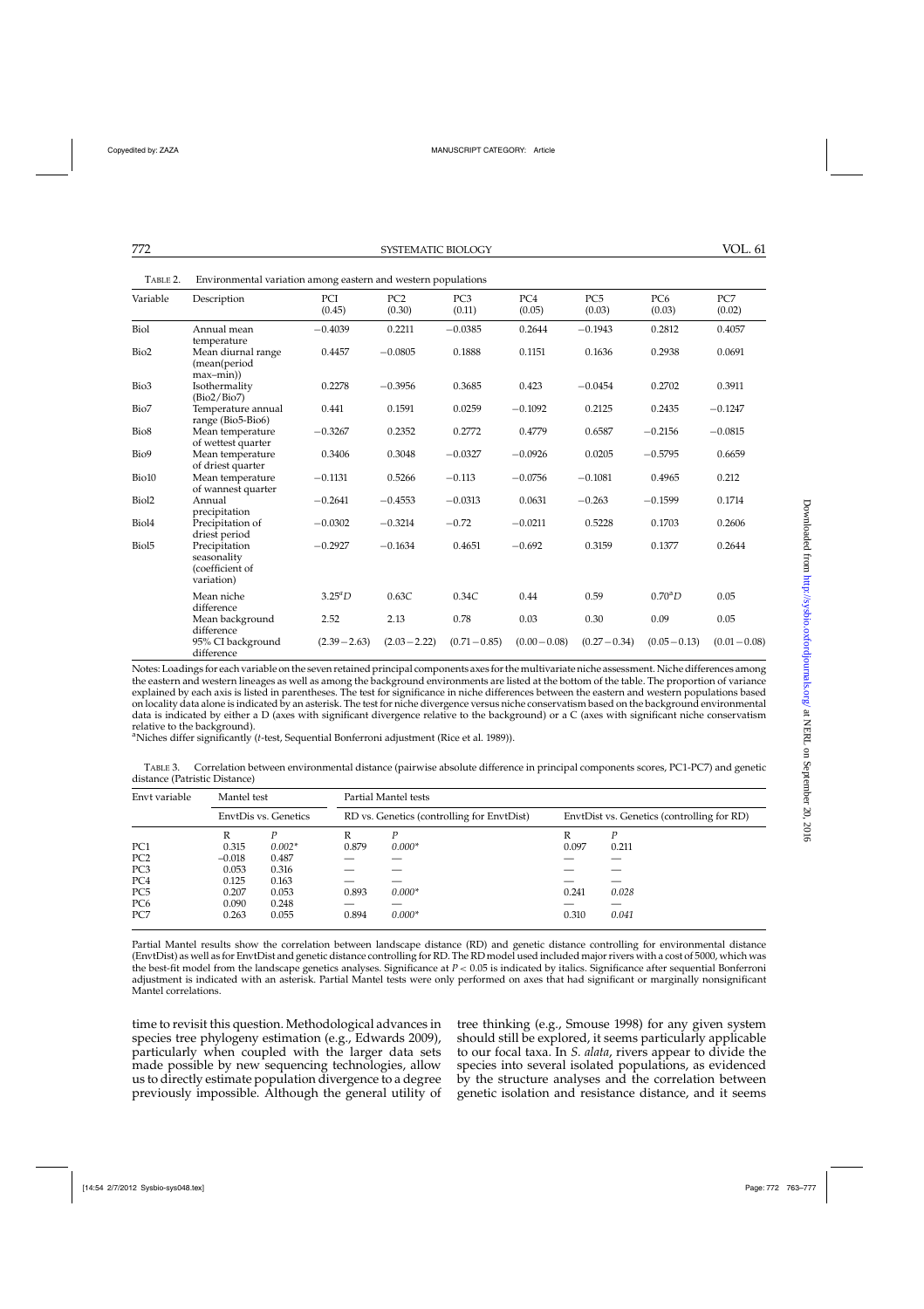reasonable to represent the divergence among these populations as a phylogenetic tree. Further, our results are also consistent with aspects of *S. alata*'s life history (e.g., low rates of seed dispersal and establishment) as well as previous investigations using microsatellites (Koopman and Carstens 2010).

The deep divergence among populations using \*BEAST implies that a phylogenetic model is appropriate for these data. Divergence between eastern and western populations is estimated to be at least 60,000 generations before present (Fig. 3) on the basis of the phylogeny estimate from \*BEAST. In addition, analysis using a coalescent model suggests that population divergence across the Mississippi River is substantial (Table 1). It is worth emphasizing that for our system these models are each inadequate in their own manner. \*BEAST does not parameterize gene flow, and while estimates of this parameter from IMa2 are low, it is possible that allele sharing across lineages due to gene flow could lead to estimation error in species tree methods. Although simulations indicate that topology can be accurately estimated when gene flow occurs among sister lineages (Eckert and Carstens 2008), increased polymorphism that results from unaccounted for gene flow may lead to errors in estimation of branch lengths (and thus the estimates of divergence). IMa2, on the other hand, estimates divergence and gene flow simultaneously and can accommodate more than two populations; however, we were unable to achieve good results when attempting to estimate parameters using the phylogeny of the 10 populations investigated here. Given these shortcomings, we are not satisfied with absolute estimates of divergence generated by either method, but still hope to make some broad inferences regarding diversification within *S. alata*.

Given that population divergence between the eastern and western *S. alata* populations is estimated to be at least 60,000 generations, what can we infer about the absolute timing of diversification in this group? Although there are no direct estimates of generation length in *Sarracenia*, the plants are long-lived (Brewer 2001), so even a conservative estimate of generation length (e.g., 2 years) would indicate that eastern and western *S. alata* began to diverge wellinto the Pleistocene. Although the deepest subdivision within *S. alata* does not predate the formation of the Mississippi River, which is thought to have originated well before the Pleistocene (Mann and Thomas 1968; Cox and Van Arsdale 1997), it may correspond to dramatic shifts in the river's course that occurred during the Pleistocene. Finally, our finding that the Mississippi River represents a major phylogeographic break in *S. alata* is consistent with findings in co-distributed species (Soltis et al. 2006; Jackson and Austin 2010).

At a smaller scale, sampled populations also show significant divergence that likewise corresponds to major rivers (online Table S6, available from Dryad data repository; doi:10.5061/dryad.hk25q4d6), particularly for the more basal splits, and to habitat boundaries, for the shallower divergences (online Fig. S2, available from

Dryad data repository; doi:10.5061/dryad.hk25q4d6). Additionally, the BAMOVA estimates indicate that over 63% of the genetic variation can be attributed to among-population variation for the 10 sampled populations. This amount of genetic variation is very high compared with previous studies using BAMOVA (e.g., Gompert et al. 2010), further suggesting that *S. alata* populations are highly structured. The general congruence among these results supports the previously proposed hypothesis (Koopman and Carstens 2010) that riverine barriers are the major factor that promotes population divergence in *S. alata*.

These results also have implications for evolution throughout the genus *Sarracenia*. Historical biogeographic hypotheses for this genus suggest potential expansion along the east coast of the United States following the retreat of the Pleistocene glaciers (Oard 1997). Many *Sarracenia* species are distributed along the eastern Gulf and Atlantic coasts of the United States; in this region, there are many broad rivers, and each of these rivers has the potential to bisect a *Sarracenia* species. Species such as *S. psittacina*, *S. oreophila*, *S. flava* and *S. minor* are all bisected by major rivers; it is therefore reasonable to hypothesize that each may contain a large amount of cryptic genetic subdivision.

# *Environmental Differentiation within S. alata*

Although genetic structure among *S. alata* populations appears to be largely due to neutral divergence across major rivers and with increasing geographic distance, there are significant environmental differences among populations, which may contribute to population divergence. At a broad scale, we found significant niche differences among the eastern and western lineages for two axes (PC1, PC6) of environmental variation (Fig. 4b; Table 2), and these differences are significantly greater than differences in randomly sampled background localities (Table 2). Despite the fact that this species usually inhabits longleaf pine savannahs, the climatic conditions of the habitats on either side of the Mississippi River are significantly different. Surprisingly, however, the strongest axis of environmental difference does not appear to be along a longitudinal axis across the Mississippi River. The divergence across PC1 (tradeoff between temperature annual/diurnal range and annual mean temperature), which accounts for most of the variation among populations, is primarily due to differences between the coastal populations and the interior populations. This is further reflected in the niche models, where the western niche model encompasses the western populations plus all interior eastern populations, whereas the eastern niche model is centered on the coastal populations, with the interior eastern populations showing low prediction scores (Fig. 4). Thus, it appears that if selection is occurring in this system due to abiotic factors, it is likely due to differences between coastal and inland climatic conditions as opposed to arbitrarily bisecting into east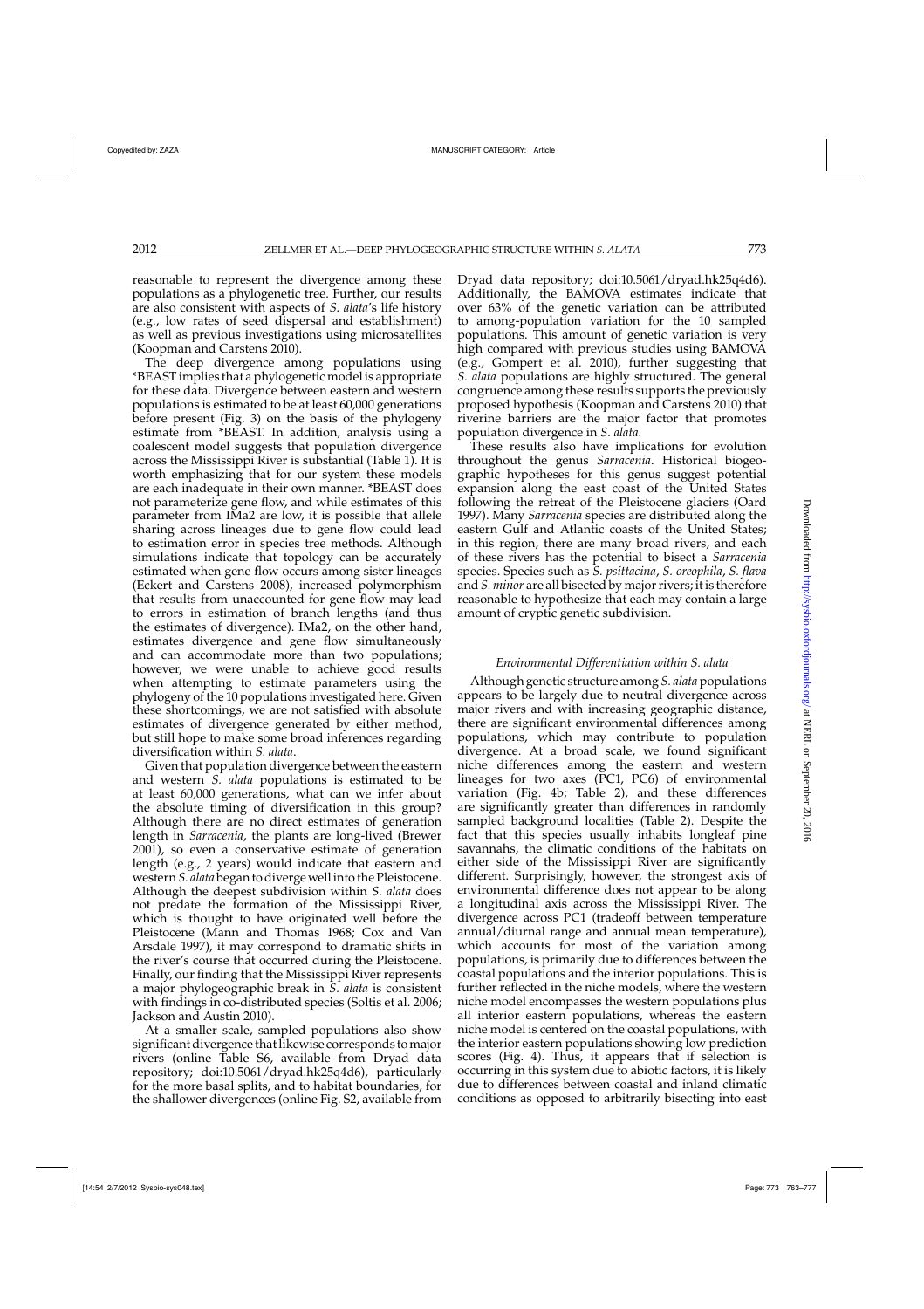and west habitats. Future studies focusing on the inland versus coastal populations will be necessary to further investigate the effects of these environmental differences on genetic divergence.

When considering genetic variation among the 10 sampled populations, rather than the more broadly defined eastern and western habitats, there is limited evidence for the presence of local adaptation. Populations with greater environmental differences (absolute difference in PC5 and PC7) show only a marginally nonsignificant trend toward increased genetic divergence (PD) after controlling for landscape distance (Table 3). At this smaller scale, PC5 and PC7 (differences in the mean temperature of the wettest quarter and mean temperature of the driest quarter, respectively; Table 2), rather than PC1 or PC6, may be more important as drivers of diversification among local populations. The lack of strong evidence for a correlation between local environmental and genetic divergence after controlling for landscape distance may indicate that there either has not been sufficient time for accumulation of genome-wide population subdivision due to environmental differences or else that 10 populations may not be sufficient to evaluate correlations in local environmental variation and genetic divergence.

Lastly, the presence of significant values for the various molecular tests of selection  $(D, D^*,$  and  $F^*$  and  $\Phi_{ST}$  outliers; online Table S3, available from Dryad data repository; doi:10.5061/dryad.hk25q4d6) also indicates that natural selection may be influencing the pattern of genetic variation across these populations. Although the results of these analyses are subject to type I errors and can be confounded by demographic forces such as population size change (e.g., Hammer et al. 2003) or population substructure (Excoffier et al. 2009), the consistency among the various tests of selection suggest that our results are robust. Future research will focus on screening these loci in order to identify the nature of selection operating within *S. alata*, with a particular focus on responses to environmental differences between the coastal and inland populations.

# *Roche 454 Sequencing of an RRL*

Next-generation sequencing has been quickly transforming many areas of evolutionary biology, yet these new technologies have been slower to come to the field of phylogeography. This delay may be due to difficulties bringing these novel sequencing methods to nonmodel organisms, obtaining orthologous loci among individuals, affordably sequencing multiple individuals, and the need for long sequence reads for gene-tree analyses (McCormack et al. 2011). Nextgeneration sequencing of RRLs (e.g., Gompert et al. 2010) using individual barcodes added to sequences via PCR (Williams et al. 2010), in conjunction with bioinformatics tools that reduce the need for reference genomes (e.g., Hird et al. 2011), provides an efficient and inexpensive method to generate a large amount of sequence

data for nonmodel organisms. However, several challenges must be met before this approach can be widely utilized in phylogeographic analyses, including both preventing and identifying paralogous loci, distinguishing sequencing error from rare variants, and reducing the presence of and understanding the consequences of missing data in these large data sets.

Because the restriction sites used to reduce the representation of the genome are inherited from common ancestors, the preparation of RRLs using restriction enzymes is susceptible to the misidentification of loci that are actually paralogous as single copy. This misidentification would have substantial effects on various analyses, as levels of heterozygosity would be inflated, which in turn may inflate estimates of important parameters such as divergence time. The use of a double-digest method, as done here, aids in the avoidance of paralogous loci. Regardless, we were extremely conservative when we examined the initial set of loci and removed a large number of loci from the data set, including all loci that showed any evidence of being paralogous (see 'Methods' section). Although we reduced the size of our data set and ultimately analyzed data derived from fewer than 18% of the sequence reads, we are also confident that those loci that were analyzed represent high-quality data that are not likely to mislead our inferences regarding the phylogeography of *S. alata*. For study systems with lower levels of repetitive DNA, this method has much potential for identifying a large number of loci across multiple individuals. However, for systems where high levels of paralogy are expected, other methods of library construction may be preferable, such as PCR amplicon sequencing (e.g., Binladen et al. 2007; Meyer et al. 2008; Tewhey et al. 2009) or target enrichment (e.g., Albert et al. 2007; Okou et al. 2007; Gnirke et al. 2009).

Another major issue with anonymous loci generated via next-generation sequencing methods is that it is difficult to identify high-quality, high-coverage errors as errors or low-quality, low-coverage polymorphism as real variants. Currently, both probability and quality scores are used to construct a working data set from nextgeneration sequencing data, in an attempt to minimize both the number of errors retained and good reads discarded. Unfortunately, setting thresholds (e.g., for coverage and quality scores) may bias analyses and inferences, since using values too low will include errors, but setting cutoffs too high will exclude real variation. Thresholds are admittedly imperfect, but the genome is heterogeneous and different values apply to different loci; it is currently impossible to determine individual parameters for each locus. Here, we set several different thresholds and analyzed the results to determine which set of parameters led to the most conservative and robust data set (see 'Methods' section). For an enhanced picture of the genome and increased confidence in the data, SNPs could be validated through resequencing or alternate restriction enzymes could be used to evaluate a second set of loci from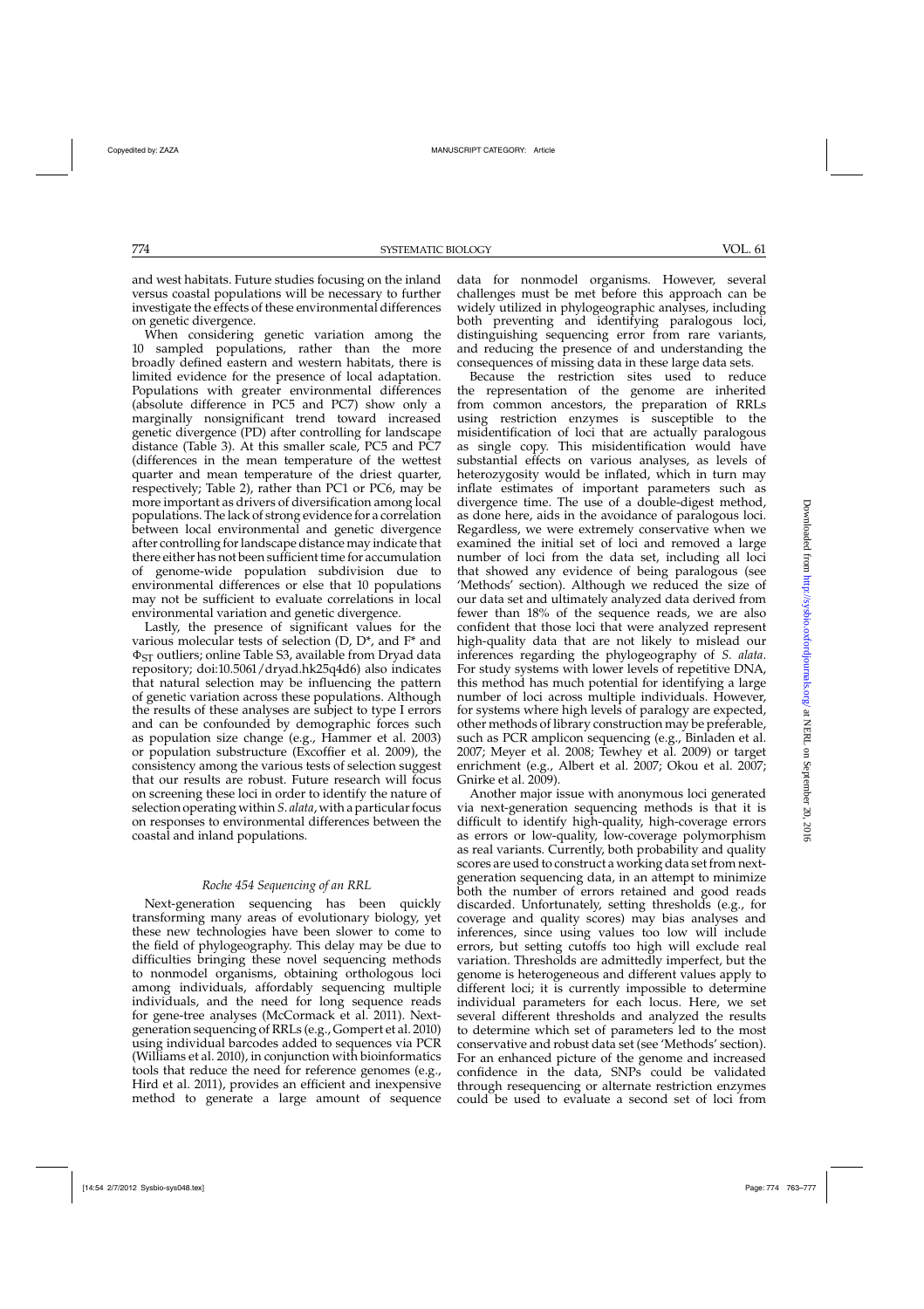some individuals. However, these methods are costly, and we therefore encourage researchers to carefully consider the distribution of their resources with these issues in mind.

Although the RRL method utilized here allowed us to recover sequences from 76 high confidence loci in some individuals, including 13 loci from all sampling localities, there was incomplete coverage across individuals for the much larger set of ∼1800 loci identified by PRGmatic. The low coverage is an issue for two reasons: because of the possible impact on the genetic analyses and because it represents an inefficient use of the sequence reads. The presence of missing data within a data matrix can have significant consequences on the results obtained from some analyses, such as estimates of summary statistics (e.g.,  $\pi$  or Tajima's D) as well as estimates of both branch lengths and tree topology (Lemmon et al. 2009). However, since coalescent theory assumes that alleles are sampled at random from a population, estimates generated using coalescent models (e.g., \*BEAST, IMa2) should not be affected by missing data *per se*, although the quality of such estimates may be correlated with the number of sampled alleles. Similarly, because BAMOVA accounts for stochastic sampling in the likelihood function, estimates of  $\Phi_{ST}$  should not be biased by missing data, but may result in lower confidence (although simulations verifying this have, to our knowledge, not been published). A bigger concern for researchers with limited budgets is the inefficiency that results from these missing data. Regardless, our results were largely consistent with both biological predictions for this organism as well as previous genetic work with complete data sets (e.g., Koopman and Carstens 2010), suggesting that incomplete data sets due to variation in nextgeneration sequencing efforts among individuals and loci may not prohibit the recovery of phylogeographic patterns in other studies using similar methods.

With roughly  $1.0 \times 10^6$  sequence reads resulting from our sequencing effort divided among 80 individuals, we would expect  $\sim$ 1.25 × 10<sup>4</sup> reads per individual and  $~\sim$ 160X coverage over 76 loci, assuming equal molar concentrations of input samples and sequencing of only these loci. Although we do not yet know the genome size of *S. alata*, the closely related diploid *S. flava* has been reported to have an unexpectedly large genome (Hanson et al. 2005). If *S. alata* has a similarly large genome, it could explain our difficulty in obtaining a more complete data set for all loci. For species with smaller genome sizes, this method may provide much more complete data sets. In addition, we note there are some aspects of library construction that could be improved to this end. One possibility is to select a smaller base pair size range to excise from the agarose gel in order to increase the coverage across loci. However, a smaller size range requires high precision in order to insure overlap in the fragments excised for each sample. Such precision can be difficult to achieve. Second, methods that reduce the number of PCR steps needed prior to next-generation sequencing (e.g., Kozarewa et al. 2009) will have fewer

issues with PCR bias and as a result should provide much more complete data sets. Finally, for samples that require amplification via PCR, emulsion methods (e.g., Williams et al. 2006) produce libraries that are far less biased and therefore improve representation across loci.

## **CONCLUSIONS**

As in many organisms that occupy the Gulf Coast of North America, the distribution of *S. alata* is divided by the Mississippi River and Atchafalaya swamp. Analysis of sequence data collected using nextgeneration sequencing suggests that populations in the eastern and western portions of the range have been isolated for tens of thousands of generations. Furthermore, it appears that there is deep divergence within the eastern and western populations and that this divergence is associated with major rivers. Although recent human-induced habitat fragmentation has likely reduced the census size of *S. alata* populations and contributed to the formation of population genetic structure at a local scale, landscape processes that predate human settlement of the region appear to be the dominant factor responsible for structuring genetic diversity in this species.

## SUPPLEMENTARY MATERIAL

Data and other supplementary material have been deposited in the Dryad data repository under doi:10.5061/dryad.hk25q4d6 (www.datadryad.org).

## FUNDING

This work was supported by grants from the Louisiana Board of Regents and from the National Science Foundation [DEB - 0956069 to B.C.C].

## ACKNOWLEDGMENTS

We thank V. Smith and M. Olinde for assistance with collection permits, J. Horner for providing spatial data describing *S. alata* populations, S. Dowd and J. McCormack for assistance with sequencing, and D. Fuselier for assistance with field collection of *S. alata*. We thank the Nature Conservancy for access to sampling localities, and members of the Carstens lab for their assistance and discussions regarding various aspects of this investigation. We thank E. Moriarty Lemmon and two anonymous reviewers for helpful comments on the manuscript.

## **REFERENCES**

Albert T.J., Molla M.N., Muzny D.M., Nazareth L., Wheeler D., Song X., Richmond T.A., Middle C.M., Rodesch M.J., Packard C.J. 2007.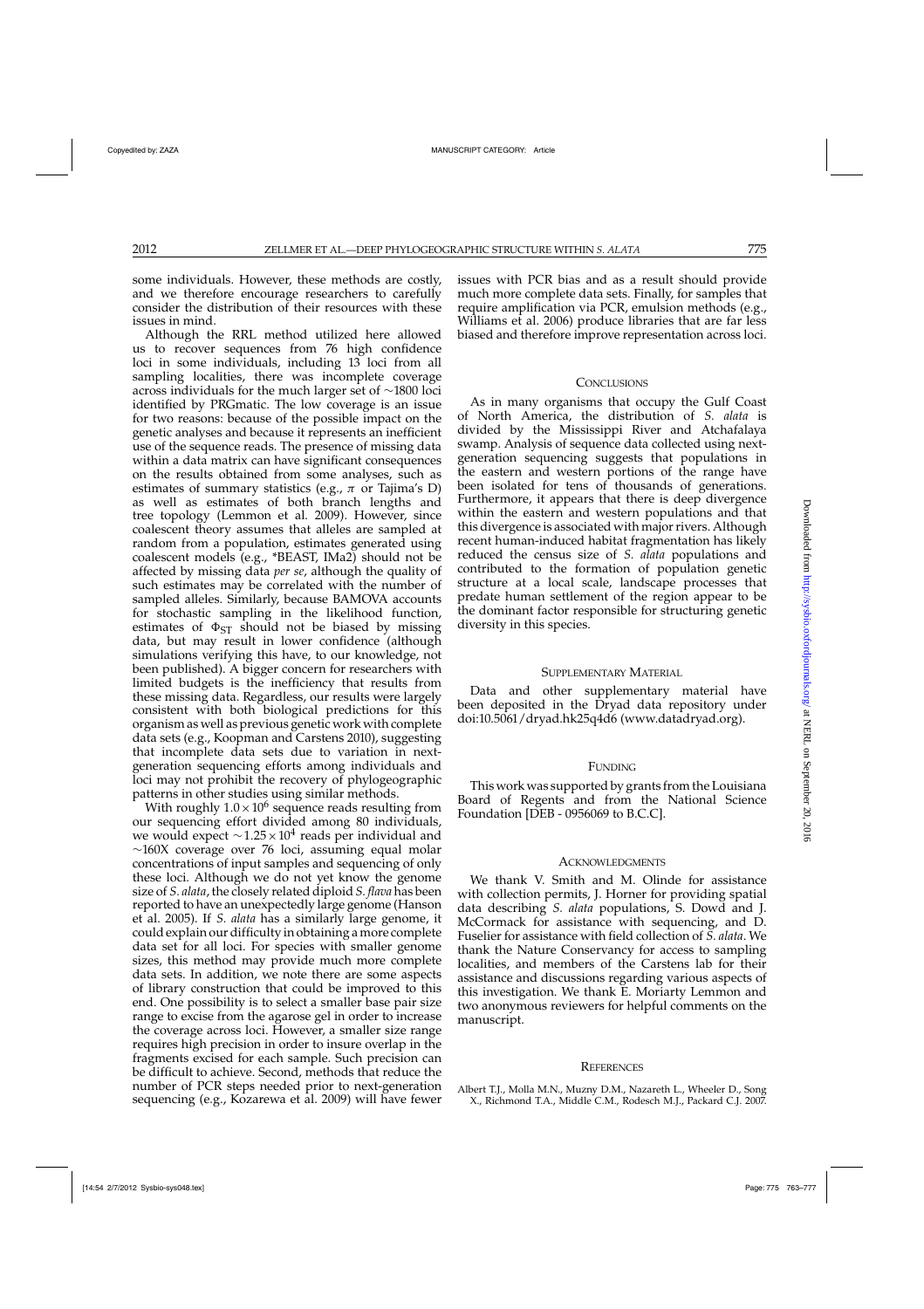Direct selection of human genomic loci by microarray hybridization. Nat. Methods, 4:903–905.

- Altschul S., Gish W., Miller W., Myers E., Lipman D. 1990. Basic local alignment search tool. J. Mol. Biol. 215:403–410.
- Altshuler D., Pollara V.J., Cowles C.R., Van Etten W.J., Baldwin J., Linton L., Lander E.S. 2000. An SNP map of the human genome generated by reduced representation shotgun sequencing. Nature 407:513–516.
- Avise J.C. 2000. Phylogeography: the history and formation of species. Cambridge (MA): Harvard University Press.
- Avise J.C., Arnold J., Ball R.M., Bermingham E., Lamb T., Neigel J., Reeb C.A., Saunders N.C. 1987. Intraspecific phylogeography: the mitochondrial DNA bridge between population genetics and systematics. Annu. Rev. Ecol. Evol. Syst. 18:489–522.
- Barbazuk W.B., Bedell J., Rabinowicz P.D. 2005. Reduced representation sequencing: a success in maize and a promise for other plant genomes. Bioessays 27:839–848.
- Bayer R.J., Hufford L., Soltis D.E. 1996. Phylogenetic relationships in Sarraceniaceae based on rbcL and ITS sequences. Syst. Bot. 21: 121–134.
- Beyer H.L. 2004. Hawth's Analysis Tools for ArcGIS. Available from: URL http://www.spatialecology.com/htools.
- Binladen J., Gilbert M.T.P, Bollback J.P., Panitz F., Bendixen C., Nielsen R., Willerslev E. 2007. The use of coded PCR primers enables highthroughput sequencing ofmultiple homolog amplification products by 454 parallel sequencing. PLoS One 2:e197.
- Brewer J.S. 2001. A demographic analysis of fire-stimulated seedling establishment of *Sarracenia alata* (Sarraceniaceae). Am. J. Bot. 88:1250–1257.
- Cole J.R., Chai B., Farris R.J., Wang Q., Kulam-Syed-Mohideen A.S., McGarrell D.M., Bandela A.M., Cardenas E., Garrity G.M., Tiedje J.M. 2007. The ribosomal database project (RDP-II): introducing myRDP space and quality controlled public data. Nucleic Acids Res. 35:D169–D172.
- Cole J.R.,Wang Q., Cardenas E., Fish J., Chai B., Farris R.J., Kulam-Syed-Mohideen A.S., McGarrell D.M., Marsh T., Garrity G.M., Tiedje J.M. 2009. The Ribosomal Database Project: improved alignments and new tools for rRNA analysis. Nucleic Acids Res. 37:D141–D145.
- Cox R.T., Van Arsdale R.B. 1997. Hotspot origin of the Mississippi embayment and its possible impact on contemporary seismicity. Eng. Geol. 46:201–216.
- Drummond A., Ho S., Phillips M., Rambaut A. 2006. Relaxed phylogenetics and dating with confidence. PLoS Biol. 4:e88.
- Drummond A., Rambaut A. 2007. BEAST: Bayesian evolutionary analysis by sampling trees. BMC Evol. Biol. 7:214–221.
- Earl D.A., vonHoldt B.M. 2011. STRUCTURE HARVESTER: a website and program for visualizing STRUCTURE output and implementing the Evanno method. Conserv. Genet. Resour. 4:359-361.
- Eckert A.J., Carstens B.C. 2008. Does gene flow destroy phylogenetic signal? The performance of three methods for estimating species phylogenies in the presence of gene flow. Mol. Phylogen. Evol. 49:832–842.
- Edwards S.V. 2009. Is a new and general theory of molecular systematics emerging? Evolution 63:1–19.
- Edwards S.V., Beerli P. 2000. Perspective: Gene divergence, population divergence, and the variance in coalescence time in phylogeographic studies. Evolution 54:1839–1854.
- Ellison A.M., Parker J.N. 2002. Seed dispersal and seedling establishment of *Sarracenia purpurea* (Sarraceniaceae). Am. J. Bot. 89:1024–1026.
- Evanno G., Regnaut S., Goudet J. 2005. Detecting the number of clusters of individuals using the software STRUCTURE: a simulation study. Mol. Ecol. 14:2611–2620.
- Fu Y.X., Li W.H. 1993. Statistical tests of neutrality of mutations. Genetics 133:693–709.
- Gnirke A., Melnikov A., Maguire J., Rogov P., LeProust E.M., Brockman W., Fennell T., Giannoukos G., Fisher S., Russ C. 2009. Solution hybrid selection with ultra-long oligonucleotides for massively parallel targeted sequencing. Nat. Biotechnol. 27:182–189.
- Gompert Z., Buerkle C.A. 2011. A hierarchical Bayesian model for nextgeneration population genomics. Genetics 187:903–917.
- Gompert Z., Forister M.L., Fordyce J.A., Nice C.C., Williamson R.J., Buerkle C.A. 2010. Bayesian analysis of molecular variance in pyrosequences quantifies population genetic structure across the genome of *Lycaeides* butterflies. Mol. Ecol. 19:2455–2473.
- Hamady M., Walker J., Harris J., Gold N., Knight R. 2008. Errorcorrecting barcoded primers allow hundreds of samples to be pyrosequenced in multiplex. Nat. Methods 5:235–237.
- Hanson L., Boyd A., Johnson M.A.T., Bennett M.D. 2005. First nuclear DNA C-values for 18 eudicot families. Ann. Bot. 96:1315–1320.
- Heled J., Drummond A.J. 2010. Bayesian inference of species trees from multilocus data. Mol. Biol. Evol. 27:570–580.
- Hey J. 2010. Isolation with Migration Models for More Than Two Populations. Mol. Biol. Evol., 27:905–920.
- Hijmans R.J., Cameron S., Parra J. 2004. WORLDCLIM 1.2 [Online]. Museum of Vertebrate Zoology University of California Berkeley. Available from: URL http://biogeo.berkeley.edu/ worldclim/methods.htm.
- Hijmans R., Cameron S., Parra J., Jones P., Jarvis A. 2005. Very high resolution interpolated climate surfaces for global land areas. Int. J. Climatol. 25:1965–1978.
- Hird S.M., Brumfield R.T., Carstens B.C. 2011. PRGmatic: an efficient pipeline for collating genome-enriched second-generation sequencing data using a 'provisional-reference genome'. Mol. Ecol. Resour. 11:743–748.
- Hudson R.R., Coyne J.A. 2002. Mathematical consequences of the genealogical species concept. Evolution 56:1557–1565.
- Jackson N.J., Austin C.C. 2010. The combined effects of rivers and refugia generate extreme cryptic fragmentation within the common ground skink (*Scincella lateralis*). Evolution 64:409–428.
- Jensen J.L., Bohanak A.J., Kelley S.T. 2005. Isolation by distance, web service. BMC Genet. 6:13–18.
- Knowles L.L. 2004. The burgeoning field of statistical phylogeography. J. Evol. Biol. 17:1–10.
- Koopman M., Carstens B. 2010. Conservation genetic inferences in the carnivorous pitcher plant *Sarracenia alata* (Sarraceniaceae). Conserv. Genet. 11:2027–2038.
- Kozarewa I., Ning Z., Quail M.A., Sanders M.J., Berriman M., Turner D.J. 2009. Amplification-free Illumina sequencing-library preparation facilitates improved mapping and assembly of (G+C) biased genomes. Nat. Methods 6:291–295.
- Lemmon A.R., Brown J.M., Stanger-Hall K., Lemmon E.M. 2009. The effect of ambiguous data on phylogenetic estimates obtained by maximum likelihood and Bayesian inference. Syst. Biol. 58:130–145.
- Mann C.J., Thomas W.A. 1968. The ancient Mississippi River. Gulf Coast Association. Geol. Soc. T. 18.
- Mantel N. 1967. Detection of disease clustering and a generalized regression approach. Cancer Res. 27:209–220.
- McCormack J.E., Hird S.M., Zellmer A.J., Carstens B.C., Brumfield R.T. 2011. Applications of next-generation sequencing to phylogeography and phylogenetics. Mol. Phylogen. Evol. http:// dx.doi.org/10.1016/j.ympev.2011.12.007
- McCormack J.E., Zellmer A.J., Knowles L.L. 2010. Does niche divergence accompany allopatric divergence in aphelocoma jays as predicted under ecological speciation?: insights from tests with niche models. Evolution 64:1231–1244.
- McRae B.H. 2006. Isolation by resistance. Evolution 60:1551–1561.
- Meyer M., Stenzel U., Hofreiter M. 2008. Parallel tagged sequencing on the 454 platform. Nat. Protoc. 3:267–278.
- Minin V., Abdo Z., Joyce P., Sullivan J. 2003. Performance-based selection of likelihood models for phylogeny estimation. Syst. Biol. 52:674.
- Neyland R. 2008. Inraspecific systematic relationships of *Sarracenia alata* Wood. (Sarraceniaceae) inferred from nuclear ribosomal DNA sequences. J. Miss. Acad. Sci. 53:238–245.
- Noss R.F. 1988. The longleaf pine landscape of the Southeast: almost gone and almost forgotten. Endangered Spec. Update 5:1–8.
- Oard M.E. 1997. The evolution of landscapes and lineages in pitcher plants and their moths. Entomology. Baton Rouge (LA): Louisiana State University and A&M. [dissertation].
- Okou D.T., Steinberg K.M., Middle C., Cutler D.J., Albert T.J., Zwick M.E. 2007. Microarray-based genomic selection for high-throughput resequencing. Nat. Methods 4:907–909.